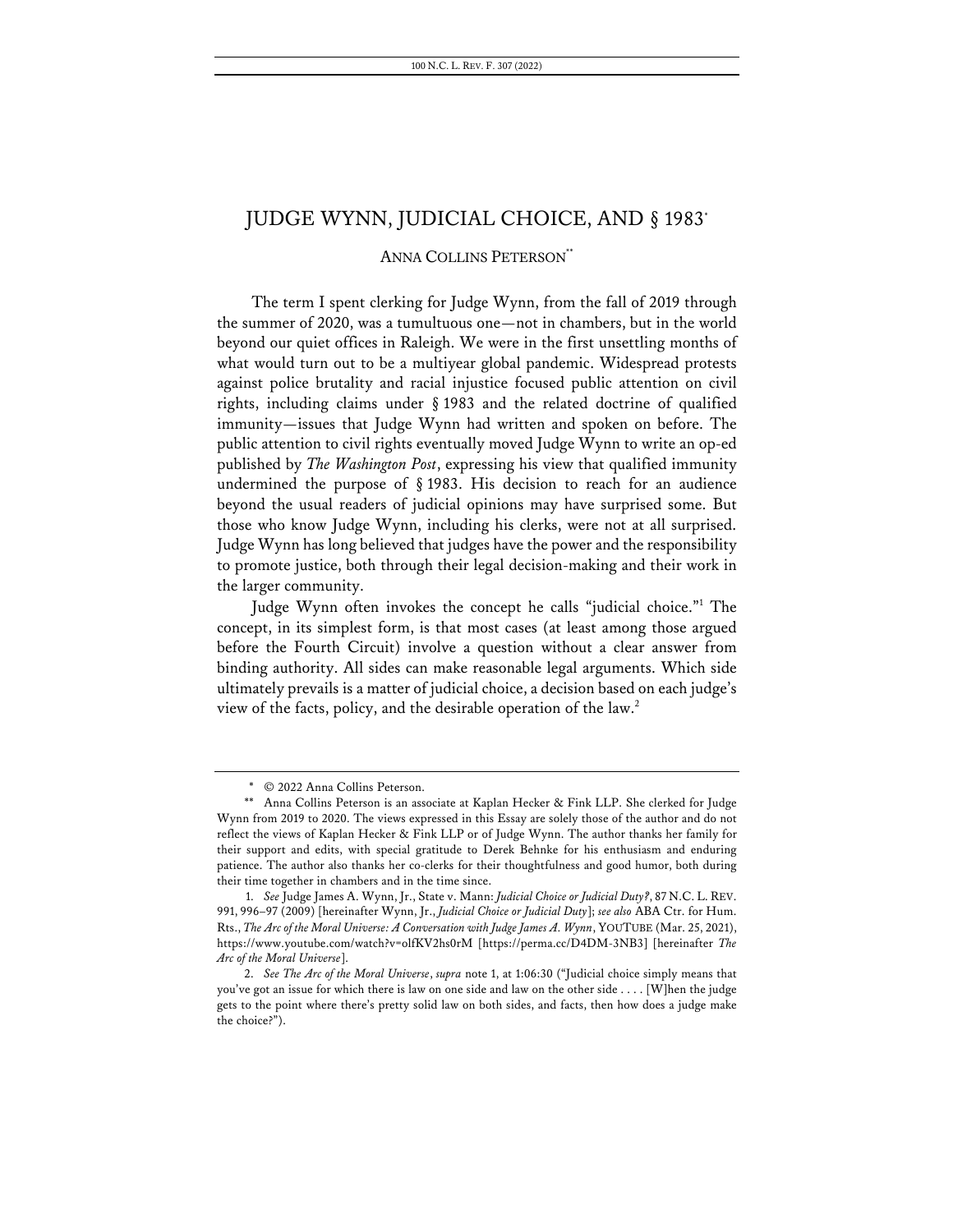Judge Wynn used this concept to explore North Carolina Supreme Court Justice Thomas Ruffin's opinion in *State v. Mann*, <sup>3</sup> which held that slave owners had absolute authority over their slaves, including authority to commit acts of physical violence, except where expressly forbidden by statute.<sup>4</sup> Judge Wynn noted that Judge Ruffin "couch[ed] the outcome in *Mann* as a virtual *fait accompli*" despite previous decisions under North Carolina common law that could have laid the foundation for a different outcome.<sup>5</sup> "[T]he common law afforded Judge Ruffin the flexibility to reach a different outcome," and Judge Ruffin used that flexibility in later opinions that fostered economic change.<sup>6</sup> But in *State v. Mann*, Judge Ruffin suggested his "hands were tied" to reach an alternative outcome.7 In Judge Wynn's view, Judge Ruffin made a judicial choice in deciding *State v. Mann*, even as his opinion tried to suggest otherwise.

The idea of judicial choice has two corollaries. First, context matters. If we recognize that in many cases, judges are selecting from multiple possible outcomes rather than mechanically applying controlling precedent to answer the question before them, the facts surrounding the legal question grow in importance. How the case presents to the court, whether either party is particularly sympathetic, and how social or political conditions bear on the legal questions will all affect the judicial choice that each judge makes. Second, recognizing that outcomes of cases are, in many instances, a result of choice rather than a foreordained conclusion, gives judges (and the advocates who influence them) both responsibility and freedom: responsibility in that judges are not simply announcing balls and strikes but shaping the law and its resulting effect on the parties; and freedom in that if judges are making decisions, they can choose to make decisions that advance justice, rather than pretend their hands are tied by precedent or procedure. Looking to *State v. Mann* as an example again, Judge Ruffin had the freedom to resolve the case another way. As Judge Wynn demonstrates, including with a proposed opinion, Judge Ruffin could have upheld the battery conviction at issue. But Judge Ruffin avoided responsibility for his judicial choice, which Judge Wynn described as "the judicial choice between upholding the legality of slavery as an institution on the one hand, and the recognition that slaves were, in fact, sentient beings and therefore fundamentally different from other property, on the other."8 But Judge Ruffin painted the outcome as inevitable and irreversible, as though he had made no judicial choice at all.

<sup>3.</sup> 13 N.C. (2 Dev.) 263 (1829).

<sup>4.</sup> Wynn, *Judicial Choice or Judicial Duty*, *supra* note 1, at 994–96.

<sup>5.</sup> *Id.* at 997.

<sup>6.</sup> *Id.* at 998.

<sup>7.</sup> *Id.* at 994.

<sup>8.</sup> *Id.* at 997.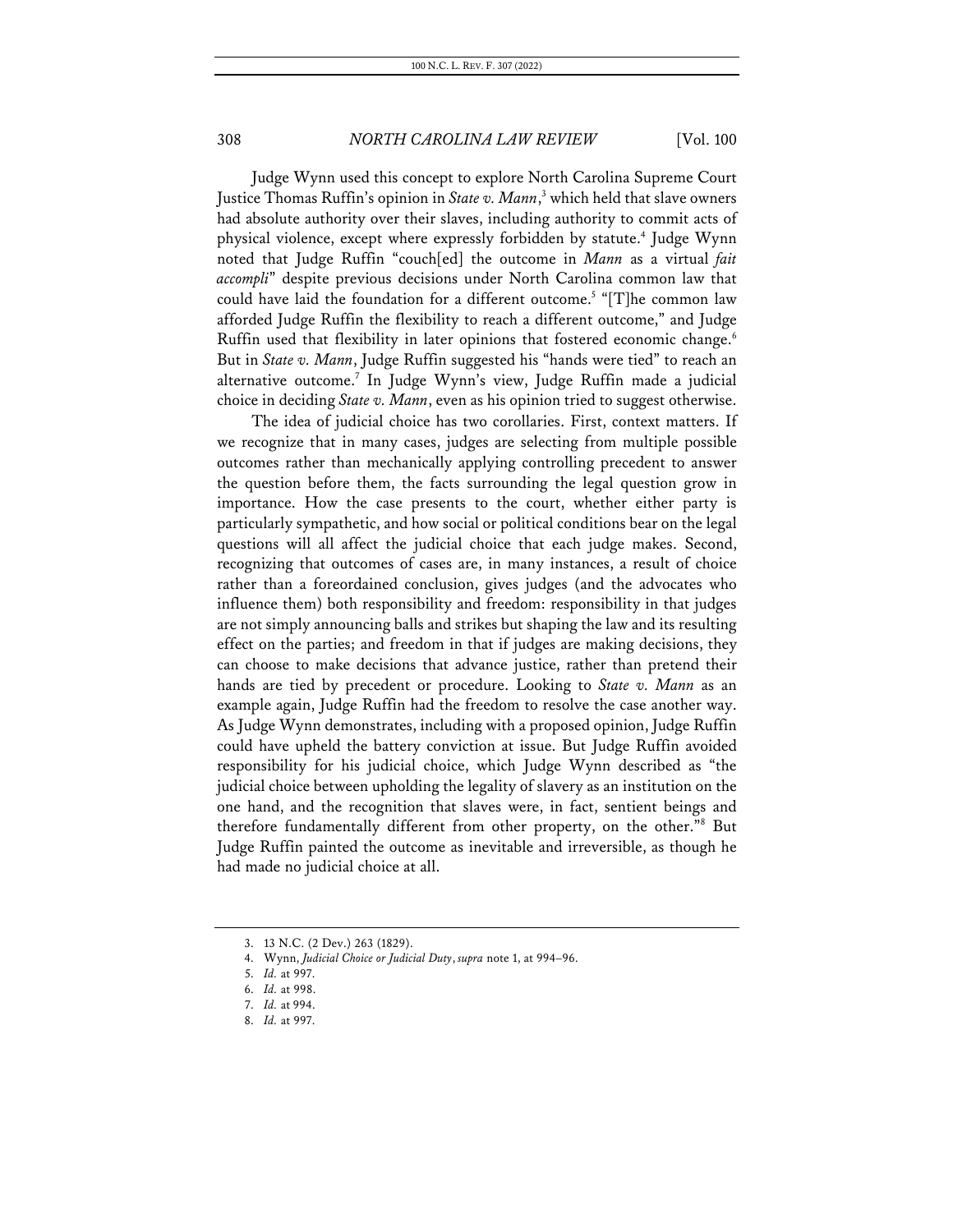Judicial choice is not unique to any particular area of the law. But Judge Wynn's approach to civil rights claims under § 1983 and the related doctrine of qualified immunity—issues that drew great public attention during my term with Judge Wynn—most clearly illustrates his idea of judicial choice and conveys several of the lessons of clerking in Judge Wynn's chambers. First, context matters. The historical context from which § 1983 arose informs the purpose and desirable operation of that law. And the factual context of each case is essential for identifying the judicial choice. Second, like Judge Ruffin in *State v. Mann*, judges sometimes obscure the judicial choices they make, often by painting the outcome as inevitable despite their ability to reach a different conclusion. And finally, in the  $\S$  1983 context, when judges fail to make a judicial choice, or perhaps more commonly, obscure the judicial choice they make, the development of constitutional law stagnates, to the detriments of the litigants and the public generally.

## I. JUDICIAL CHOICE IN CONTEXT

In the spring of 2020, the murders of unarmed Black Americans by police spurred nationwide protests.<sup>9</sup> This moment of national reckoning moved Judge Wynn to write publicly for an audience beyond the usual reach of a judicial opinion. He wanted to talk about qualified immunity—an issue that had long been a topic of attention for him and was quickly becoming a part of the national consciousness. In an opinion piece published in *The Washington Post*, Judge Wynn wrote:

George Floyd's unconscionable killing has properly brought renewed attention to the Supreme Court's doctrine of "qualified immunity," which shields law enforcement officers from civil lawsuits alleging excessive force. The judge-made law of qualified immunity subverts the Civil Rights Act of 1871, which Congress intended to provide remedies for constitutional violations perpetrated by state officers. Eliminating the defense of qualified immunity would improve our administration of justice and promote the public's confidence and trust in the integrity of the judicial system.<sup>10</sup>

<sup>9.</sup> Dionne Searcey & David Zucchino, *Protests Swell Across America as George Floyd Is Mourned Near His Birthplace*, N.Y. TIMES (June 6, 2020), https://www.nytimes.com/2020/06/06/us/georgefloyd-memorial-protests.html [https://perma.cc/XBU6-F6DZ (dark archive)].

<sup>10.</sup> James A. Wynn, Jr., *As a Judge, I Have To Follow the Supreme Court. It Should Fix This Mistake*, WASH. POST (June 12, 2020, 8:00 AM), https://www.washingtonpost.com/opinions/2020/06/12/ judge-i-have-follow-supreme-court-it-should-fix-this-mistake/ [https://perma.cc/XP7D-W9A3 (dark archive)] [hereinafter Wynn, *As a Judge*].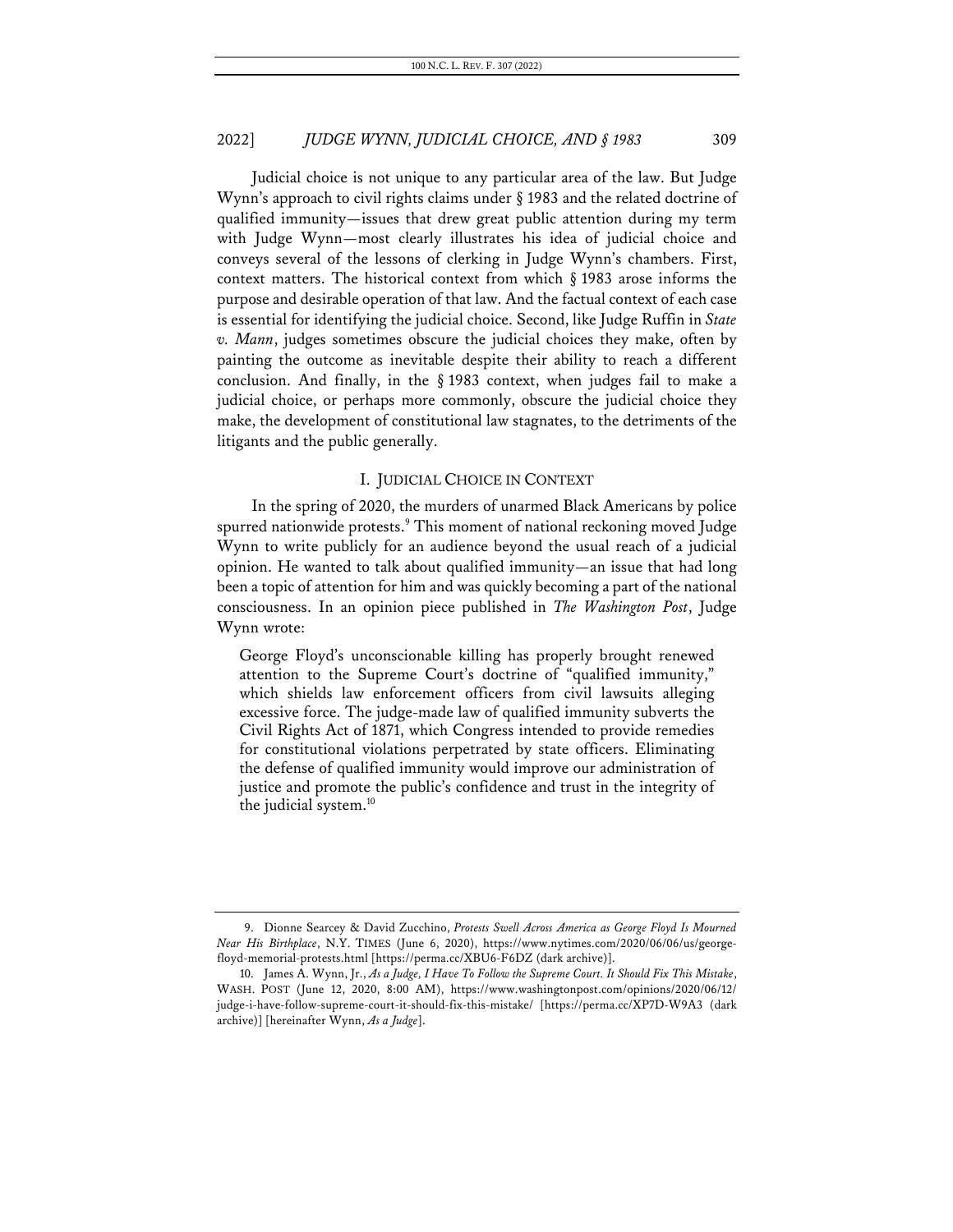To support his argument, Judge Wynn began with a lesson about the 1871 law that was intended to protect individuals' constitutional rights and the twentieth-century judge-made doctrine that had eroded that protection.<sup>11</sup>

To Judge Wynn, understanding the historical context for the statute was essential for understanding its modern significance. But his attention to context is not just historical curiosity. Judge Wynn brings the same attention to the context of the cases before him because understanding that factual context is necessary to identifying and making the judicial choice that each case presents.

# A. *The Historical Context of § 1983 Informs Judicial Choice*

Following the Civil War, lawlessness and violence against newly freed African Americans reigned in the South.<sup>12</sup> By 1870, the Ku Klux Klan and other organizations perpetrated violence and terror against African Americans, Republican leaders, and proponents of Reconstruction. Many prominent white Democrats, including those with law enforcement authority, participated in the violence. And even those without a connection to the violence "either minimized the Klan's activities or offered thinly disguised rationalizations for them."13 "Much Klan activity took place in those Democratic counties where local officials either belonged to the organization or protected it. Even in Republican areas, however, the law was paralyzed."14

Eventually, Congress responded by enacting a series of Enforcement Acts in 1870 and 1871 "to counteract terrorist violence."15 The Civil Rights Act of 1871, often referred to as the Ku Klux Klan Act of 1871, included a measure to criminalize, under federal law, acts and conspiracies to deny citizens their rights, allowing the federal government to prosecute where states failed to act.<sup>16</sup> Section 1 of that Act created *civil* liability for state officials who infringed on individuals' rights, allowing individuals to sue to recover monetary damages for those violations.17 Section 1 is now codified, along with subsequent amendments to the provision, at § 1983 of Title 42 of the U.S. Code—colloquially referred to as § 1983.18 The Ku Klux Klan Act was remedial, as it was intended to end the state-sanctioned racial violence occurring in the South, and it was part of a profound change in the relationship between federal and state authorities, particularly in the protection of individual rights against abuses by states and

<sup>11.</sup> *Id.* 

<sup>12.</sup> *See* Ngiraingas v. Sanchez, 495 U.S. 182, 187 (1990). *See generally* ERIC FONER, A SHORT HISTORY OF RECONSTRUCTION 180–98 (2014).

<sup>13.</sup> FONER, *supra* note 12, at 187.

<sup>14.</sup> *Id.*

<sup>15.</sup> *Id.* at 195.

<sup>16.</sup> *See* Civil Rights Act of 1871, Pub. L. No. 42-22, § 2, 17 Stat. 13, 13–14 (codified as amended at 42 U.S.C. § 1985).

<sup>17.</sup> *See id.* § 1, 17 Stat. at 13 (codified as amended at 42 U.S.C. § 1983).

<sup>18.</sup> *See* 42 U.S.C. § 1983.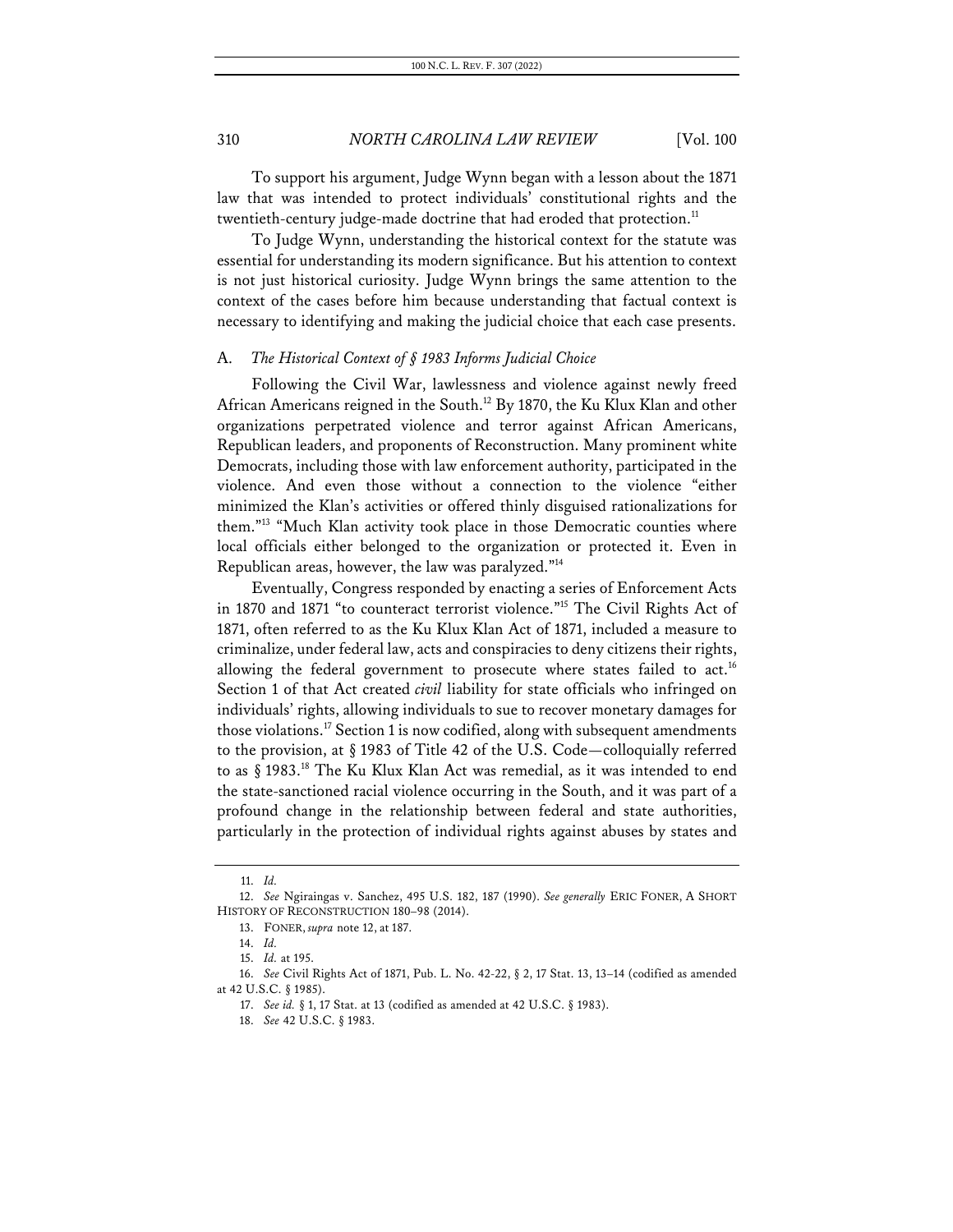state officials. Specifically, the Act "was designed primarily in response to the unwillingness or inability of the state governments to enforce their own laws against those violating the civil rights of others."<sup>19</sup>

Federal enforcement under the Act was effective during Reconstruction in 1871 and 1872.<sup>20</sup> Although only a relatively small number of Klansmen were actually prosecuted, "the federal government's willingness to bring its legal and coercive authority to bear had broken the Klan's back and produced a dramatic decline in violence throughout the South."21 But like much of the progress made during Reconstruction, enforcement of the Ku Klux Klan Act faded in the later part of the nineteenth century.<sup>22</sup>

The part of the Act providing for civil liability against government actors who violated an individual's civil rights—§ 1983—became more widely used in the twentieth century.<sup>23</sup> But along with the rise in § 1983 actions came the doctrine of qualified immunity, a judicially created doctrine that significantly limits when individuals can actually recover in  $\S 1983$  actions.<sup>24</sup> This doctrine essentially requires that a § 1983 plaintiff alleging an official violated her rights demonstrate that, at the time of the alleged violation, the right was "clearly

24. In *Pierson v. Ray*, 386 U.S. 547 (1967), Mississippi police arrested an interracial group of clergy protesting segregation at a bus terminal. *Id.* at 549. Some of the clergy brought a § 1983 action against the police officers. *Id.* at 550. The Supreme Court held that neither the Ku Klux Klan Act nor the Court's decision in *Monroe* abrogated common law immunities or defenses, including the defenses of good faith and probable cause that would be available to the police under Mississippi law. *Id.* at 554– 57. Cases in the 1970s further established that tort immunities and common law defenses were available to § 1983 defendants. *See, e.g.*, Imbler v. Pachtman, 424 U.S. 409 (1976); Scheuer v. Rhodes, 416 U.S. 232 (1974); Wood v. Strickland, 420 U.S. 308 (1975).

But the Court did not establish the qualified immunity standard that applies today until *Harlow v. Fitzgerald*, 457 U.S. 800 (1982), in 1982. Rather than a § 1983 action (which can be brought against *state* officials), *Harlow* was a *Bivens* action brought under *Bivens v. Six Unknown Named Agents of the Federal Bureau of Narcotics*, 403 U.S. 388 (1971), in which the Court allowed a plaintiff to bring a suit for damages against *federal* officials for a violation of constitutional rights. *See id.* at 397; *Harlow*, 457 U.S. at 801. Many doctrines that apply to § 1983 actions against state officials also apply to *Bivens*, including qualified immunity. *See* SCHWARTZ, *supra* note 23, at 7–11.

<sup>19.</sup> *See* District of Columbia. v. Carter, 409 U.S. 418, 426 (1973).

<sup>20.</sup> *See id.*

<sup>21.</sup> FONER, *supra* note 12, at 197.

<sup>22.</sup> *Id.*

<sup>23.</sup> *See* Monroe v. Pape, 365 U.S. 167, 168–70 (1961). *Monroe* is generally regarded as the case that opened the door to the modern use of § 1983. *See, e.g.*, MARTIN A. SCHWARTZ, SECTION 1983 LITIGATION (3d ed. 2014), https://www.fjc.gov/sites/default/files/2014/Section-1983-Litigation-3D-FJC-Schwartz-2014.pdf [https://perma.cc/R8M7-639G]. In *Monroe*, the plaintiff alleged that thirteen Chicago police officers, without a warrant, broke into his home and made him and his family stand naked in the living room while the officers ransacked their home and then detained the plaintiff at the police station for ten hours without charges. *Monroe*, 365 U.S. at 169. The Court, reversing the lower court's dismissal of plaintiff's complaint against the individual officers, announced two important holdings. *Id.* at 183–84. First, the Court held that "under color of law," as used in § 1983, included "[m]isuse of power, possessed by virtue of state law." *Id.* at 181–84 (quoting United States v. Classic, 313 U.S. 299, 326 (1941)). And second, the Court held that a § 1983 plaintiff need not pursue any available state remedies before bringing a federal § 1983 action. *Id.* at 183.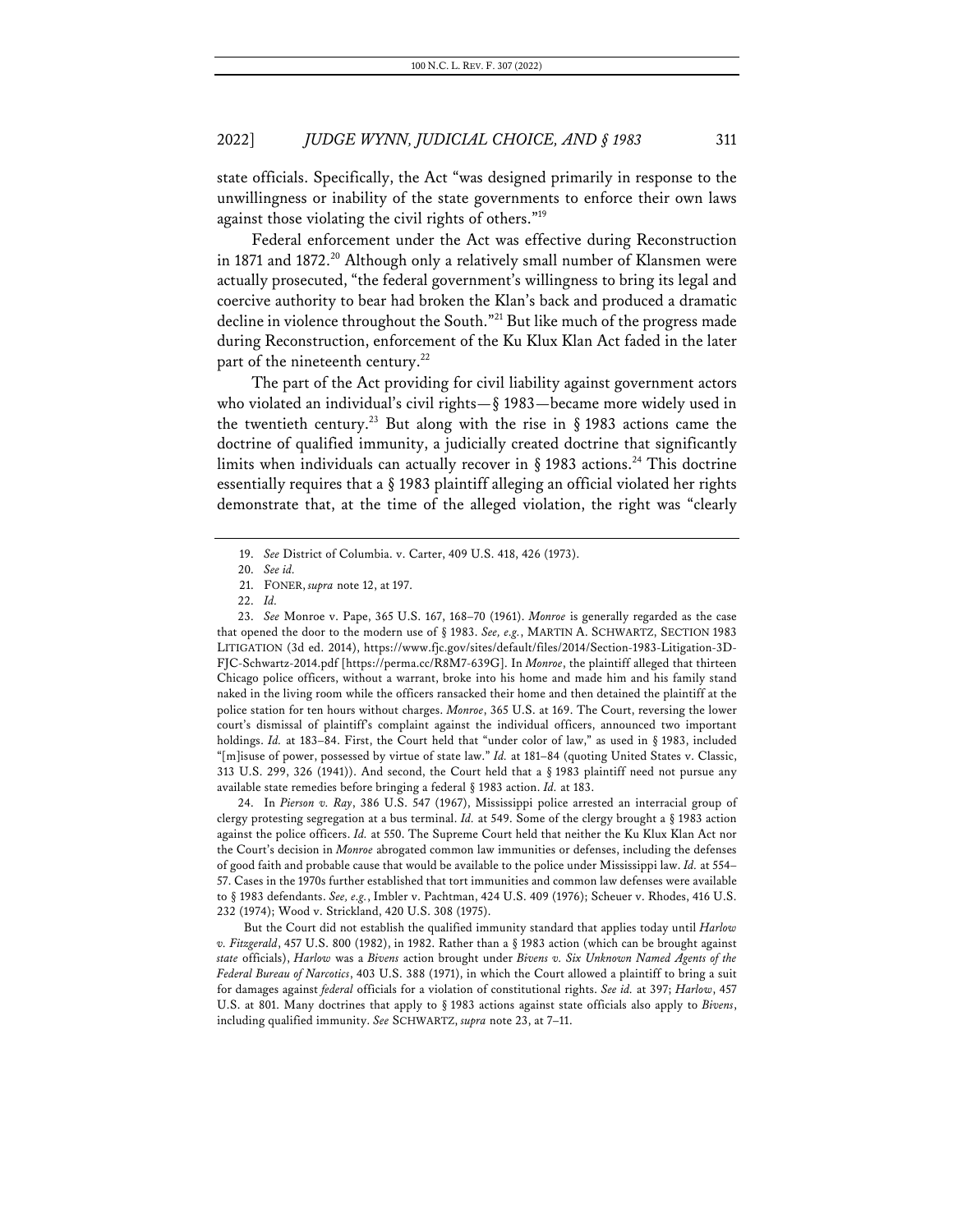established" such that a reasonable official would have known the official's actions violated the plaintiff's rights.<sup>25</sup> The doctrine, as described by the Supreme Court, is intended to protect government officials from litigation.<sup>26</sup> The upshot is that now, usually at an early stage of litigation (i.e., long before a jury trial), a § 1983 plaintiff must show not only that her legal rights were violated, but also those rights were "clearly established" when the violation occurred.

The historical context of the Ku Klux Klan Act is broadly accepted by historians, as well as by judges and legal scholars. Section 1983 grew out of the violence of the Reconstruction Era South and the overarching purposes of the Act was to protect the civil rights of the victims of that violence.<sup>27</sup> But the doctrinal roots of qualified immunity are not so clear.

Qualified immunity was purportedly grounded in common law tort principles.<sup>28</sup> But scholars have explored the backdrop of the Ku Klux Klan Act and the intent of Congress with respect to immunities and the common law, with some disputing these common law origins.<sup>29</sup> Yet qualified immunity persists, although some U.S. Supreme Court Justices have questioned it: Justice Thomas doubts the common-law roots and statutory basis of the doctrine as it currently stands, and Justice Sotomayor, joined by the late Justice Ginsburg, has repeatedly voiced concern about how far the doctrine has reached.<sup>30</sup>

In his *Washington Post* op-ed, Judge Wynn recounted the historical context of the Act and noted that commentators and judges from across the ideological spectrum had expressed concern about the doctrine of qualified immunity. Then, Judge Wynn identified two lines of Supreme Court cases that have exacerbated the problems with the doctrine.<sup>31</sup> First, he noted cases like *Kisela v*. *Hughes*, <sup>32</sup> which require plaintiffs to offer a factually similar case to demonstrate a right was "clearly established." Second, he observed a trend towards allowing, and at times even encouraging, lower courts to resolve cases on the question of whether a right was "clearly established" without ever concluding whether the

31. Wynn, *As a Judge*, *supra* note 10.

<sup>25.</sup> *Harlow*, 457 U.S. at 818.

<sup>26.</sup> *Id.* at 817–18.

<sup>27.</sup> *See* FONER, *supra* note 12, at 187–95; *Monroe*, 365 U.S. at 172–80; Monell v. Dep't of Soc. Servs., 436 U.S. 658, 663 (1978); William Baude, *Is Qualified Immunity Unlawful?*, 106 CALIF. L. REV. 45, 49 (2018).

<sup>28.</sup> *Pierson*, 386 U.S. at 554–57.

<sup>29.</sup> *See, e.g.*, Baude, *supra* note 27, at 52–63; Joanna C. Schwartz, *The Case Against Qualified Immunity*, 93 NOTRE DAME L. REV. 1797, 1801 (2018).

<sup>30.</sup> *See* Baxter v. Bracey, 140 S. Ct. 1862, 1862–64 (2020) (Thomas, J., dissenting from the denial of certiorari); Kisela v. Hughes, 138 S. Ct. 1148, 1155 (2018) (Sotomayor, J., dissenting); Ziglar v. Abbasi, 137 S. Ct. 1843, 1870–72 (2017) (Thomas, J., concurring in part and concurring in the judgment); Salazar-Limon v. City of Houston, 137 S. Ct. 1277, 1282–83 (2017) (Sotomayor, J., dissenting from the denial of certiorari).

<sup>32.</sup> 138 S. Ct. 1148 (2018).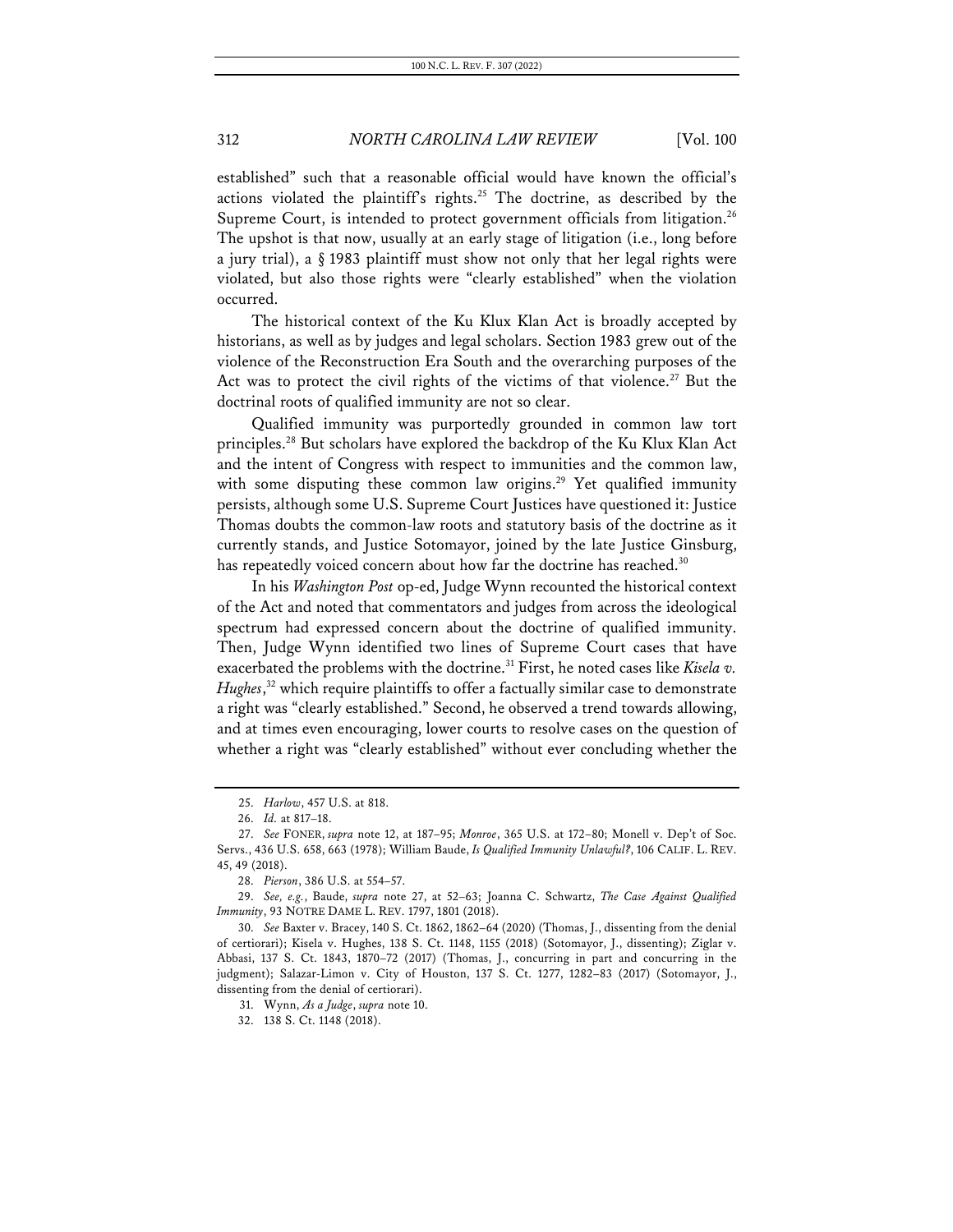right was violated.<sup>33</sup> Judge Wynn explained that these two lines of cases converge to make it ever more difficult for plaintiffs to bring § 1983 actions to vindicate their constitutional rights because plaintiffs are caught in a vicious cycle: they must prove that a right was "clearly established" in a factually similar case in order to prevail, but cases are often resolved with the conclusion that the right was *not* clearly established. So, courts rarely clearly establish any rights, much less in a factually similar case, leaving plaintiffs with few options to show that the right they claim was violated was ever clearly established. To Judge Wynn, the result was that in many § 1983 cases, the courts have betrayed the broad, remedial purpose of the Ku Klux Klan Act and rendered constitutional rights essentially unenforceable.<sup>34</sup>

## B. *The Factual Context of Each Case Informs Judicial Choice*

The history of the Act and the doctrine of qualified immunity is not the only context that matters to Judge Wynn. Judge Wynn's opinions in both § 1983 cases and in other cases dealing with officer misconduct recognize the importance of the factual context when making the judicial choice. The facts of the specific case obviously shape how the legal questions are presented to the court, but the larger factual reality of the relationship between individuals and government officials—and the question of from whose perspective the facts are viewed—also informs the legal questions and their significance for both the parties and the larger community.

In some instances, courts appear to instinctively trust an officer's account but treat skeptically the facts as asserted by the plaintiff—or, in some instances, evidence offered by the plaintiff. By doing so, a court can ignore the true facts and needlessly tie its hands regarding the outcome.<sup>35</sup> Judge Wynn is attuned to

<sup>33.</sup> Since *Harlow*, the qualified immunity inquiry has asked two questions: (1) did the defendant officer violate the plaintiff's rights, and (2) at the time of the alleged violation, was the right "clearly established" such that a reasonable officer would have known his conduct violated the plaintiff's rights? *See* Harlow v. Fitzgerald, 457 U.S. 800, 818 (1982). In *Saucier v*. *Katz*, 533 U.S. 194 (2001), the Supreme Court mandated that lower courts first evaluate whether the defendant officer violated the plaintiff's rights, then, if the plaintiff had sufficiently shown a violation of her rights, determine whether the right was clearly established at the time of the violation. *Id.* at 201. But in *Pearson v. Callahan*, 555 U.S. 223 (2009), the Court changed course, allowing lower courts to address the two prongs of the qualified immunity analysis in either order, in the court's discretion. *Id.* at 227. And as Judge Wynn noted in his op-ed, the Court has subsequently encouraged lower courts to resolve cases using the "clearly established" prong, which allows lower courts to leave unanswered the question of whether the plaintiff's rights were actually violated. Wynn, *As a Judge*, *supra* note 10 (citing Camreta v. Greene, 563 U.S. 692 (2011)).

<sup>34.</sup> Calloway v. Lokey, 948 F.3d 194, 212–13 (4th Cir. 2020) (Wynn, J., dissenting); *see also*  FONER, *supra* note 12, at 197.

<sup>35.</sup> A defendant officer may raise a defense of qualified immunity at different points in litigation. Commonly, courts resolve questions of qualified immunity on summary judgment, after the parties have engaged in discovery and the question for the court is whether there are any material facts in dispute that would require a jury to resolve, or whether the case can be resolved as a matter of law. *See*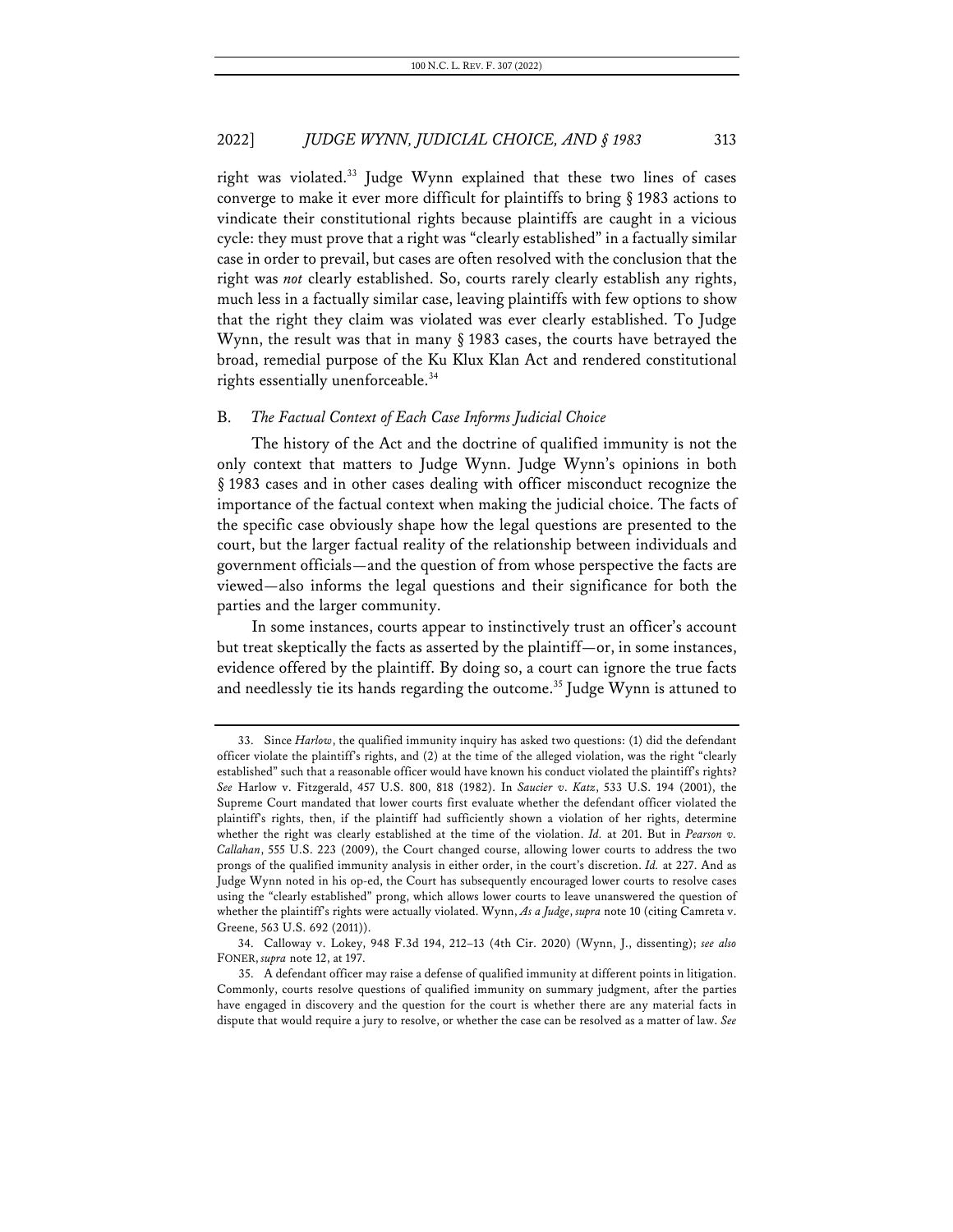the risk of judicial bias in favor of institutional forces. But courts betray the promise of § 1983 when they uncritically credit officers' accounts over a plaintiff's allegations or testimony. As the Supreme Court has noted, "The very purpose of § 1983 was to interpose the federal courts between the States and the people, as guardians of the people's federal rights—to protect the people from unconstitutional action under color of state law."36 The courts ought not always take the states' side. And so, Judge Wynn has at times expressed concern for power imbalances and demonstrated a reluctance to automatically view a case through an official-friendly lens.

For example, in *Scinto v. Stansberry*, <sup>37</sup> a former prisoner brought an action against a prison doctor and prison officials for denying the prisoner insulin to treat his diabetes and for failing to provide the prisoner aid in a medical emergency.<sup>38</sup> The district court in the case had concluded there was no genuine dispute of material fact that the alleged deprivation was not sufficiently serious and that the prison doctor did not act with a sufficiently culpable state of mind.<sup>39</sup>

Judge Wynn's opinion conveyed surprise that a district court would conclude *as a matter of law* (i.e., that no reasonable jury could conclude otherwise) that withholding insulin from an insulin-dependent diabetic was not sufficient to establish serious risk to the plaintiff. As to the doctor's state of mind, Judge Wynn noted repeatedly that the very same doctor was involved in the plaintiff's care and knew of his diabetes and need for insulin.<sup>40</sup> And where the district court had required the plaintiff to provide medical expert testimony to support his claims, Judge Wynn rejected the district court's conclusions, holding that "when the seriousness of an injury or illness and the risk of leaving that injury or illness untreated would be apparent to a layperson, expert testimony is not necessary to establish a deliberate indifference claim."41 Judge Wynn was unwilling to assume good faith on the part of the official where the facts did not suggest any such assumption was warranted.

But the question of factual perspective is not limited to § 1983 and *Bivens* actions (lawsuits similar to § 1983 actions but against *federal* officials) and issues of qualified immunity. Judge Wynn's concern that courts will unthinkingly adopt the perspective of police and disregard the experiences of individuals who

FED. R. CIV. P. 56. Qualified immunity can also arise earlier in the case, on a motion to dismiss, where the court must accept all factual allegations in the plaintiff's complaint as true and evaluate whether the plaintiff's allegations state a plausible claim for relief. *See* FED. R. CIV. P. 12(b)(6).

<sup>36.</sup> Mitchum v. Foster, 407 U.S. 225, 242 (1972).

<sup>37.</sup> 841 F.3d 219 (4th Cir. 2016).

<sup>38.</sup> *Id.* at 227. Because *Scinto* involved the claim of a former federal prisoner suing *federal* prison officials, the case was a *Bivens* action, rather than a § 1983 action. *See* discussion *supra* note 24.

<sup>39.</sup> *Scinto*, 841 F.3d at 228.

<sup>40.</sup> *Id.* at 229.

<sup>41.</sup> *Id.* at 230.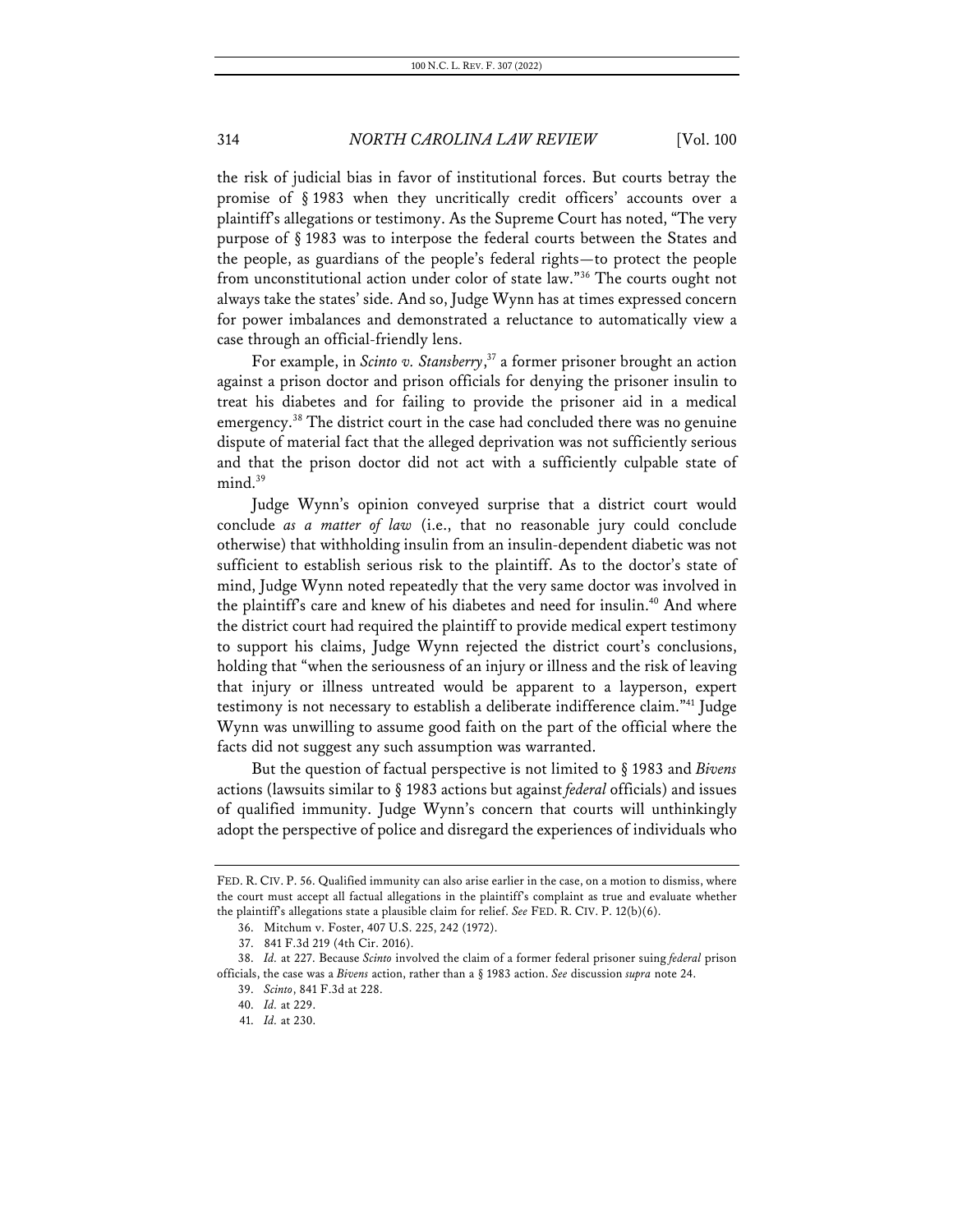encounter those officers appears in other cases too. In *Lee v. Town of Seaboard*, 42 the plaintiff brought state-law tort claims against a police officer who had shot and wounded him after he escaped an attacking mob at a party.<sup>43</sup> The case did not involve a claim under § 1983 or traditional questions of qualified immunity.44 But it did raise the question of whether a jury could conclude the officer's use of deadly force was unreasonable.<sup>45</sup>

The officer testified that the plaintiff had struck the officer with the plaintiff's car immediately before the officer shot the plaintiff.<sup>46</sup> The district court accepted this testimony and deemed the fact to be undisputed. But other testimony—including testimony from another officer—contradicted this  $account<sup>47</sup>$  Reviewing the evidence, Judge Wynn, writing for the court, concluded the district court had erred when it found there were not disputes of material fact as to whether the plaintiff's car posed an imminent threat to the officer or bystanders and whether deadly force was necessary to mitigate that threat.<sup>48</sup>

In the criminal case, *United States v. Slager*, <sup>49</sup> Judge Wynn again paid close attention to the seemingly conflicting facts presented by the parties. There, he considered a police officer's appeal of his conviction for the *criminal* deprivation of civil rights under color of law.<sup>50</sup> The case involved Michael Slager, a North Charleston Police Department officer who shot and killed Walter Scott in April 2015.51 Scott was unarmed and running away from Mr. Slager, who had pulled Mr. Scott's vehicle over due to a broken taillight.<sup>52</sup> Mr. Scott's killing was caught on video by a bystander and received significant public attention.<sup>53</sup> Indeed, Mr. Scott's death was one of a long history of police murders of Black people leading to the 2020 protests and Judge Wynn's *Washington Post* article.<sup>54</sup> The case was unusual, however, in that Mr. Slager faced criminal charges.<sup>55</sup>

48. *Id.* at 328–31.

53. Michael S. Schmidt & Matt Apuzzo, *South Carolina Officer Is Charged with Murder of Walter Scott*, N.Y. TIMES (Apr. 7, 2015), https://www.nytimes.com/2015/04/08/us/south-carolina-officer-ischarged-with-murder-in-black-mans-death.html [https://perma.cc/7MV4-YJ9P (dark archive)].

54. *See, e.g.*, Elizabeth Alexander, *The Trayvon Generation*, NEW YORKER (June 15, 2020), https://www.newyorker.com/magazine/2020/06/22/the-trayvon-generation [https://perma.cc/4XA5-2 KQF (dark archive)].

55. United States v. Slager, 912 F.3d 224, 227 (4th Cir. 2019).

<sup>42.</sup> 863 F.3d 323, 324 (4th Cir. 2017).

<sup>43.</sup> *Id.* at 324.

<sup>44.</sup> *Id.* at 328.

<sup>45.</sup> *Id.* at 325.

<sup>46.</sup> *Id.* at 328.

<sup>47.</sup> *Id.* at 328–29.

<sup>49.</sup> 912 F.3d 224 (4th Cir. 2019).

<sup>50.</sup> *Id.* at 227.

<sup>51.</sup> *Id.* at 227–28.

<sup>52.</sup> *Id.* at 228.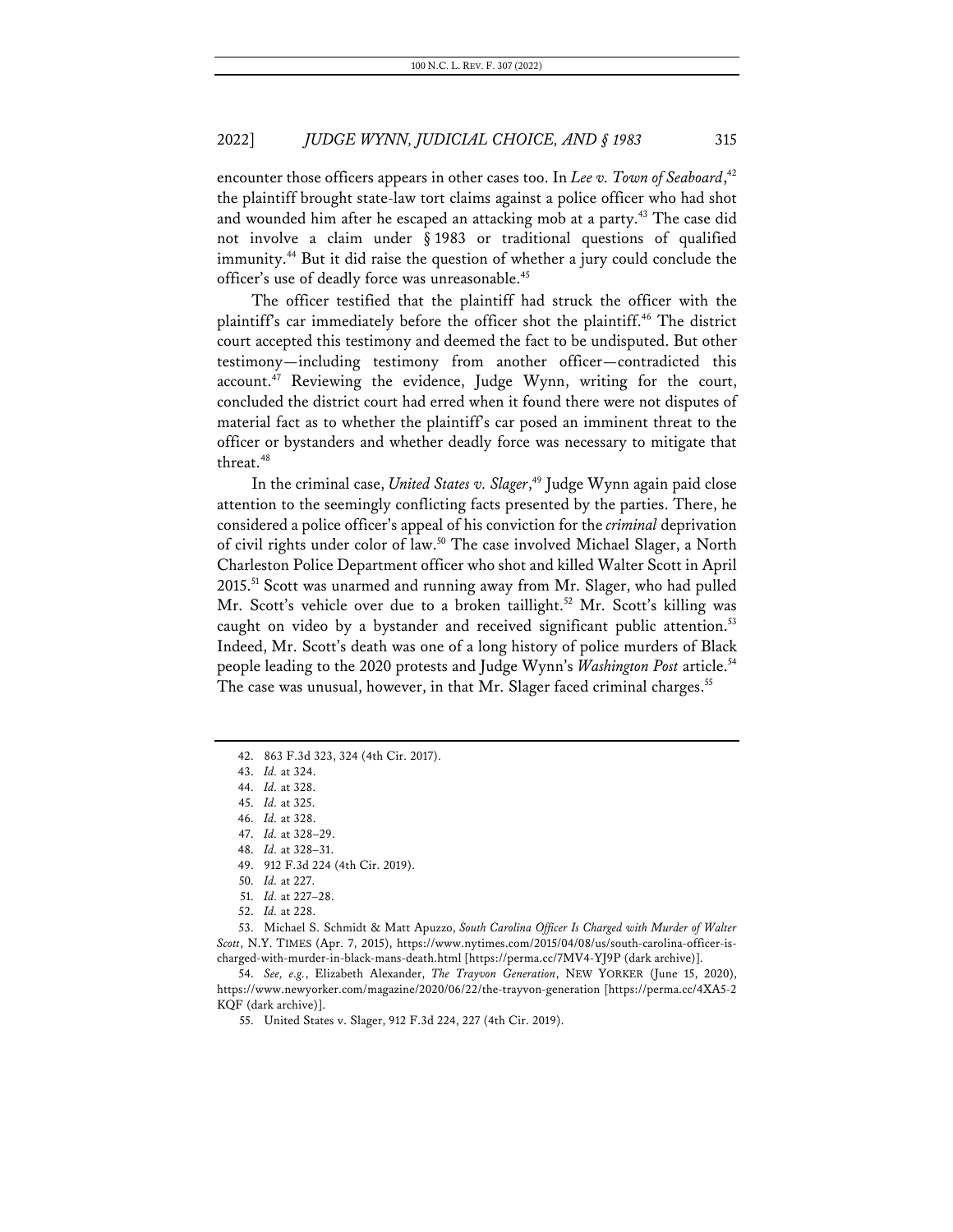Although Mr. Slager had pleaded guilty to federal charges of depriving Mr. Scott of his civil rights under color of law, on appeal, he argued the district court erred in sentencing him, ultimately raising the issue of whether the government had offered evidence sufficient to prove him guilty of seconddegree murder—a question relevant to the appropriate calculation of Mr. Slager's advisory sentence under the federal sentencing guidelines.<sup>56</sup> The evidence presented at sentencing included Mr. Slager's statements about the shooting, the bystander's testimony, and the video captured by the bystander, which did not capture the entirety of the interaction between Mr. Slager and Mr. Scott.<sup>57</sup> The district court had discredited Mr. Slager's statements, and the court of appeals found that "the record amply supports that credibility determination."58 Writing for the court, Judge Wynn's evaluation of the district court's assessment of Mr. Slager's credibility carefully tracked the variations and new details in each of his statements.<sup>59</sup> Judge Wynn was unwilling to unquestioningly accept Mr. Slager's account—recognizing that reports and statements from the police are only one piece of evidence and not deserving of automatic acceptance.

Just as Judge Ruffin incorrectly disclaimed judicial authority to resolve *State v. Mann* differently, automatically accepting an official's account of the facts and ignoring contrary evidence falsely limits a court's power. Judge Wynn's openness to the full factual picture of each case is a vital part of understanding the judicial choice; attention to the range of facts is necessary to fully understand the choices before a judge. And so, because Judge Wynn takes judicial choice seriously, he takes the factual context seriously.

## II. OBSCURING THE JUDICIAL CHOICE

Judges sometimes disguise a judicial choice by ignoring relevant facts. But other times, as Judge Ruffin did in *State v. Mann*, they obscure their judicial choices by suggesting their legal options are limited, even when they actually have multiple available paths. In the context of claims under § 1983, judges sometimes do this by framing the legal right at issue in a qualified immunity analysis in such a way that the result appears inevitable, thus obscuring the judicial choice that went into the initial framing of that right. In other instances, judges may blur the legal standards that govern the posture of a case particularly the standards that require them to accept the plaintiff's factual allegations or view the evidence in the light most favorable to the plaintiff resulting in a defendant-officer-friendly outcome that appeared inevitable. And

<sup>56.</sup> *Id.*

<sup>57.</sup> *Id.* at 227–30.

<sup>58.</sup> *Id.* at 233.

<sup>59.</sup> *Id.* at 229–30.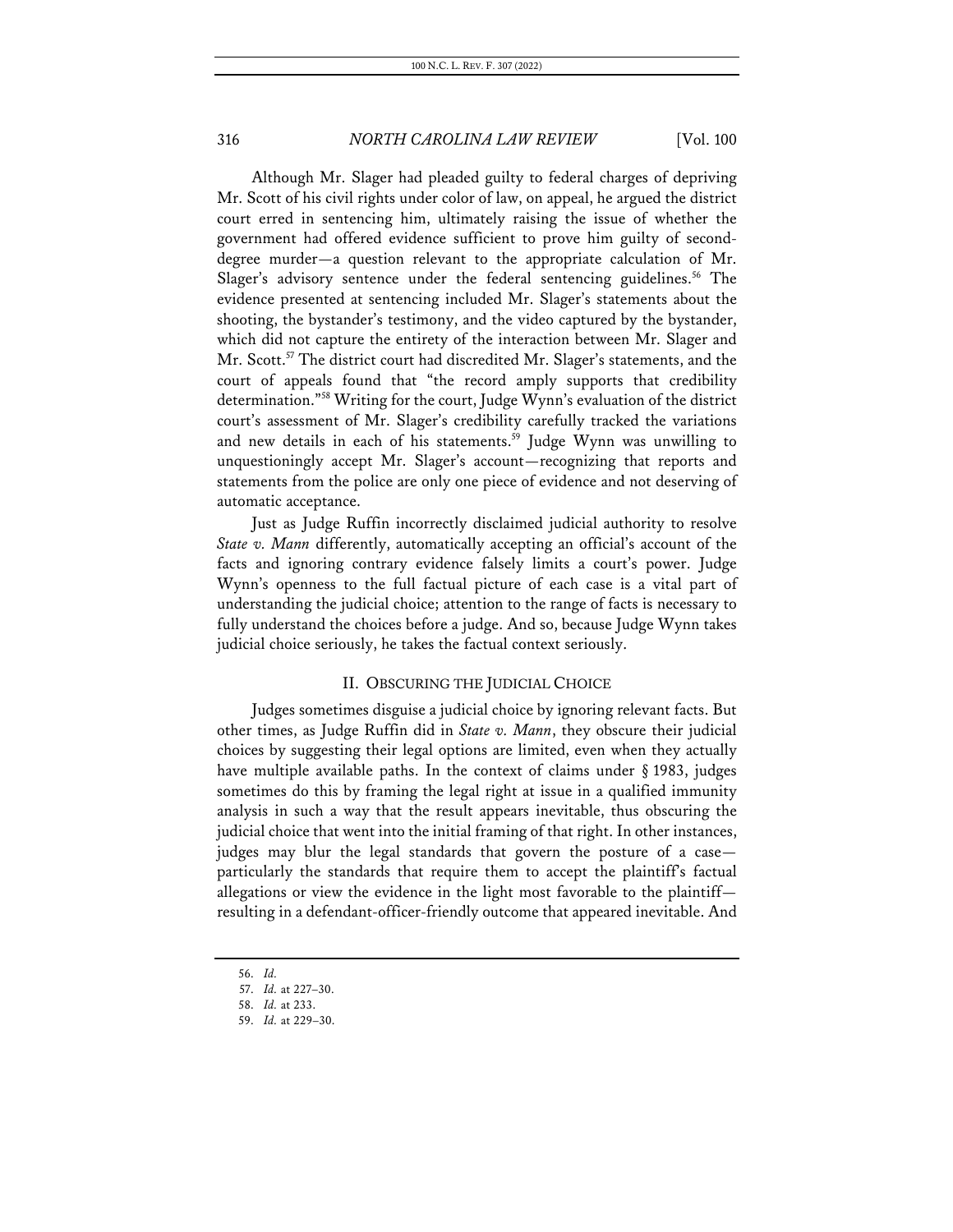finally, judges sometimes arbitrarily reject decisional tools available to them, thus unnecessarily painting themselves into a legal corner and presenting the resulting outcome as required.

## A. *Issue Framing Can Obscure Judicial Choice*

One way in which judges sometimes act as though their hands are tied (and therefore obscure their judicial choice) in § 1983 cases is by strategic framing of the issues. As Judge Wynn puts it to his clerks and to other young lawyers, "if you allow me to frame the issue, I can win every time."60 In § 1983 cases, where the question of whether a right was clearly established prior to the alleged violation is usually dispositive, how the parties or the court describe that right can decide the case. The Supreme Court has offered instruction on framing the issue in § 1983 cases, directing lower courts "not to define clearly established law at a high level of generality."61 Defendant officials often describe the right at issue in unduly specific terms, making it nearly impossible to find a case on point. And even beyond the question of the appropriate level of specificity, Judge Wynn has, in his dissents, criticized majority opinions for "framing the issue to address the rights of the governmental officers, rather than the rights of the individual."62 Such framing subverts the broad remedial purpose of the Ku Klux Klan Act and its goal of protecting individual rights.

Similarly, in *Scinto*, the case involving the prison doctor who denied the diabetic prisoner medical care, Judge Wynn called attention to how the issue was framed.<sup>63</sup> To overcome the defendant official's assertion of qualified immunity, a plaintiff must essentially offer binding precedent with similar facts showing that a reasonable officer would have known his conduct was unlawful.<sup>64</sup> How the parties or the court describe the legal right at issue will make a previous case look more or less on point. So in addressing whether the prison officials in *Scinto* were entitled to qualified immunity, the defendant prison doctor argued the issue was whether it was "clearly established that a prison medical provider runs afoul of the Eighth Amendment when he does not give one single dose of insulin to a federal inmate, after the inmate becomes angry and hostile . . . and the doctor implements a plan to monitor the inmate thereafter."65 And the other defendant prison officials framed the issue as whether "a reasonable official would have known it violated a clearly established constitutional right to follow

<sup>60.</sup> Judge Wynn attributes this principle to Bryan Garner. And Bryan Garner expresses a similar idea. *See* Bryan A. Garner, *The Deep Issue: A New Approach To Framing Legal Questions*, 5 SCRIBES J. LEGAL WRITING 1, 10–11 (1994–1995). But this specific expression of the idea is Judge Wynn's.

<sup>61.</sup> Kisela v. Hughes, 138 S. Ct. 1148, 1152 (2018) (quoting City & County of San Francisco v. Sheehan, 135 S. Ct. 1765, 1776 (2015)).

<sup>62.</sup> Calloway v. Lokey, 948 F.3d 194, 205 (4th Cir. 2020) (Wynn, J., dissenting).

<sup>63.</sup> Scinto v. Stansberry, 841 F.3d 219, 227 (4th Cir. 2016).

<sup>64.</sup> *See Kisela*, 138 S. Ct. at 1152.

<sup>65.</sup> *Scinto*, 841 F.3d at 235.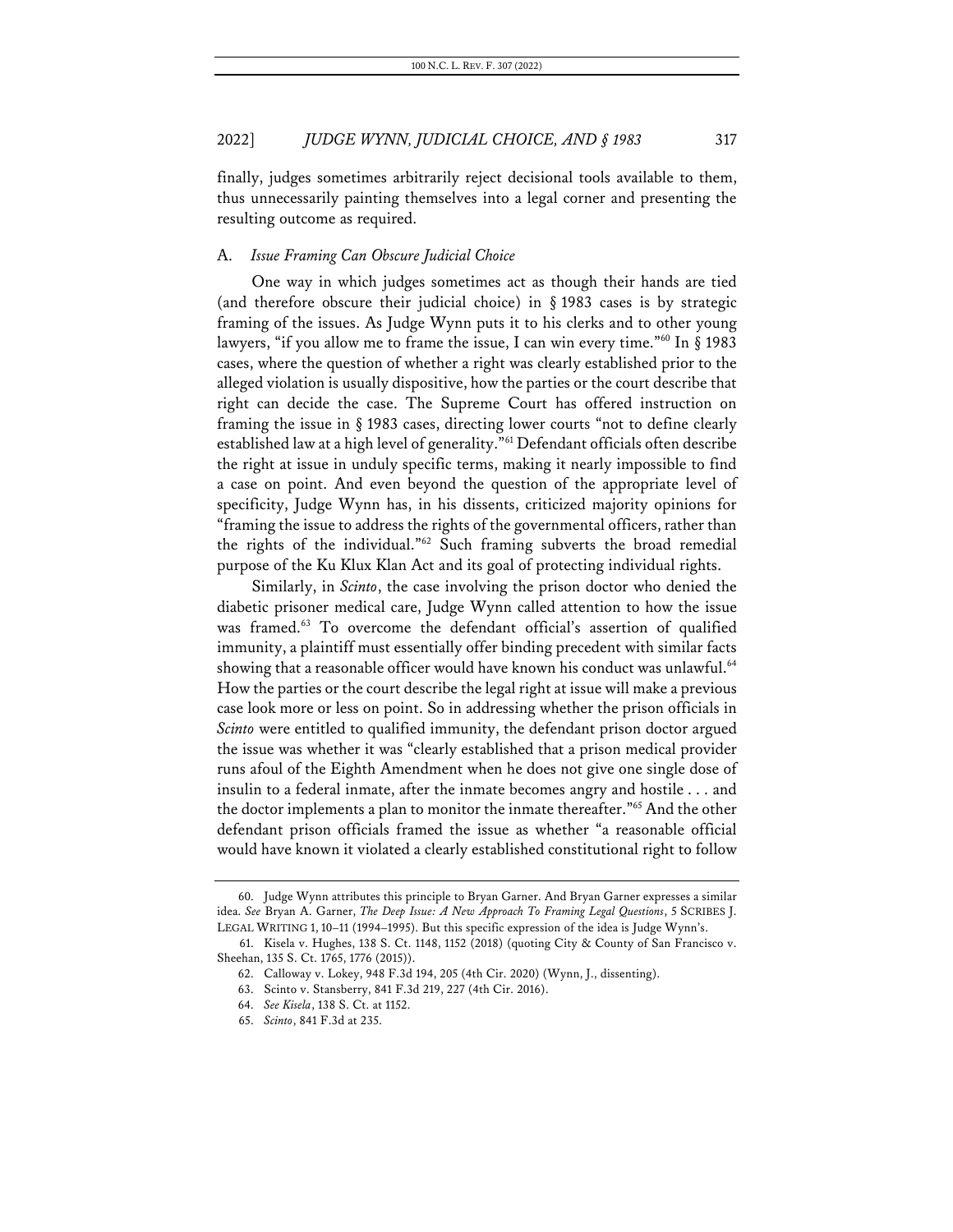protocol by placing an inmate in administrative detention after [the official] receives an incident report."66

Writing the unanimous majority opinion, Judge Wynn "reject[ed] [the defendants'] invitations to define the rights at issue in accordance with the 'very actions in question.'"67 Instead, Judge Wynn defined the right with the focus on the plaintiff: "[W]e define the right in question as the right of prisoners to receive adequate medical care and to be free from officials' deliberate indifference to their known medical needs."68 Careful attention to defining the right at issue follows the Supreme Court's guidance "not to define clearly established law at a high level of generality."69 But Judge Wynn is also careful to frame the issue in a way that reflects § 1983's focus on individual rights, rather than the rights of law enforcement. Such a plaintiff-centered focus is mandated by the plaintiff-oriented language of § 1983 as well as by the procedural rules at certain stages of litigation, as discussed further below.

That's not to say that Judge Wynn always adopts a plaintiff's framing of an issue in § 1983 cases, especially where binding precedent and the *Kisela*  principle counsel otherwise. *Lefemine v. Wideman*<sup>70</sup> involved an anti-abortion protestor's claim that a local sheriff's department violated his First Amendment rights when employees from the department asked the protestor and his group "to remove large, graphic signs depicting aborted fetuses that they were using as part of a roadside demonstration."71 The plaintiff asserted that the right "should be framed as whether it was clearly established that law enforcement is barred from giving vent to a heckler's veto"—essentially, whether law enforcement may suppress "offensive" speech out of concern over the response such speech may provoke.<sup>72</sup> But Judge Wynn, writing for the court, found that "such a broad construction would unquestionably run afoul of the of interestbalancing inherent in the qualified immunity analysis" as described by the Supreme Court.73 Judge Wynn agreed with the defendants and the district court that the right was "properly framed as whether, at the time of Plaintiff's 2005 anti-abortion demonstration in Greenwood County, it was clearly established that law enforcement officers could not proscribe the display of large, graphic photographs in a traditional public forum."<sup>74</sup> The Court concluded that it was not.

<sup>66.</sup> *Id.*

<sup>67.</sup> *Id.* at 236 (alteration omitted).

<sup>68.</sup> *Id.*

<sup>69.</sup> *Kisela*, 138 S. Ct. at 1152 (quoting City & County of San Francisco v. Sheehan, 135 S. Ct. 1765, 1776 (2015)).

<sup>70.</sup> 672 F.3d 292 (4th Cir. 2012), *vacated*, 568 U.S. 1 (2012).

<sup>71.</sup> *Id.* at 295.

<sup>72.</sup> *Id.* at 299 n.3.

<sup>73.</sup> *Id.* at 299.

<sup>74.</sup> *Id.*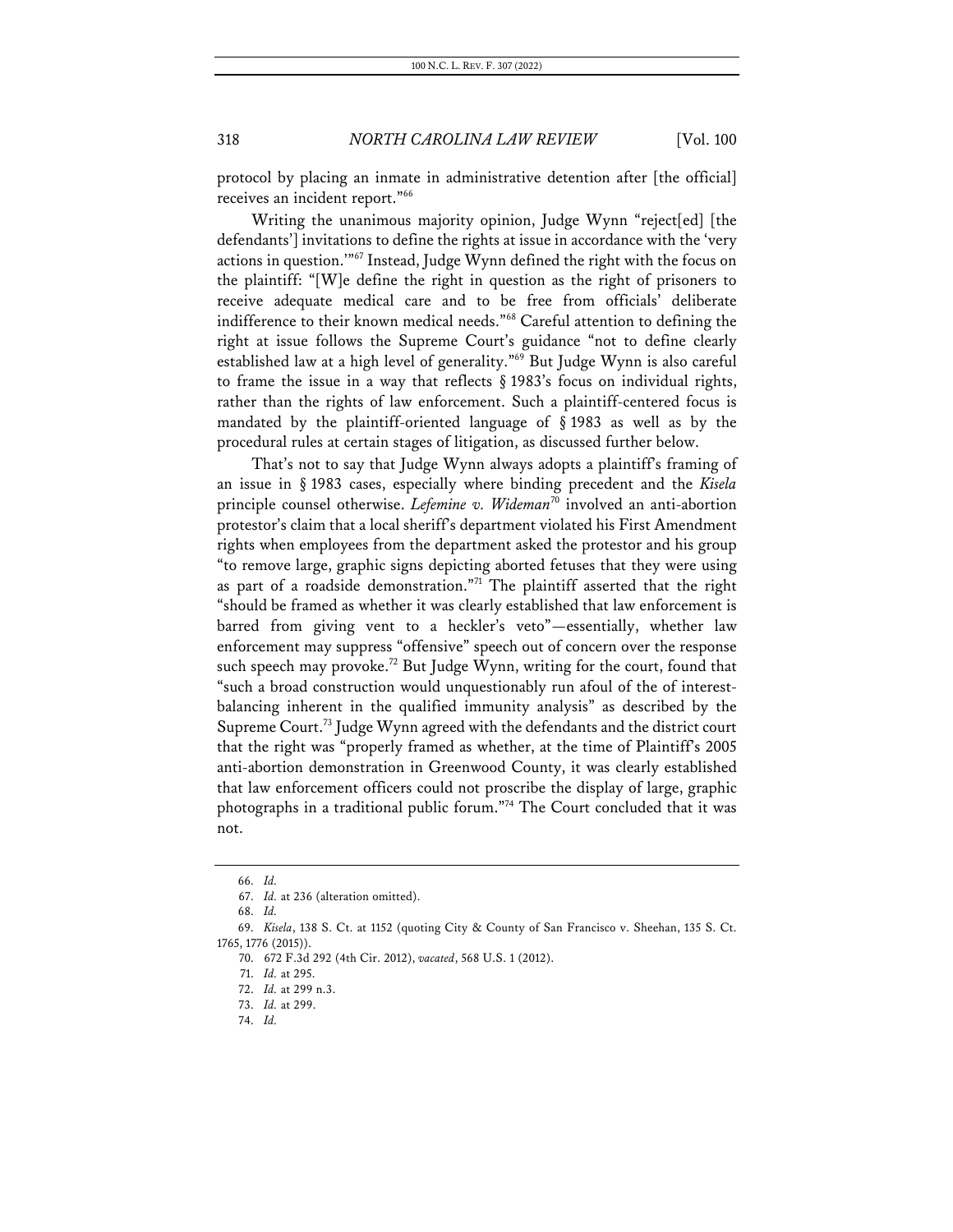#### B. *Blurring the Legal Standard Can Obscure the Judicial Choice*

Another way in which judges sometimes act as though their hands are tied is in using an incorrect standard in granting qualified immunity on a motion to dismiss or a motion for summary judgment.<sup>75</sup> But in many instances, the standards applicable to those motions—accepting the plaintiff's allegations as true or viewing the evidence in the light most favorable to the plaintiff—in fact leave space for judicial choice. In multiple cases, Judge Wynn has emphasized that applying the correct standard is an essential first step, one that brings a judge face-to-face with the true judicial choice presented by the case.

Notably, the generally plaintiff-friendly standards required by these procedural postures—accepting the plaintiff's allegations as true on a motion to dismiss or viewing the evidence in the light most favorable to the plaintiff on a motion for summary judgment—are sometimes in tension with the goals of qualified immunity. In recent years, the Supreme Court has increasingly emphasized that the "driving force" behind qualified immunity is protecting government officials from the burdens of litigation.76 But accepting the plaintiff's allegations as true or viewing the evidence in the plaintiff's favor will often *prolong* litigation against government officials.

In several cases, Judge Wynn has concluded the district court or the panel majority on the Fourth Circuit failed to apply the appropriate standard standards that are required by law. For example, in *Durham v. Horner*, <sup>77</sup> the plaintiff brought a § 1983 claim after he was charged and jailed for more than three months before a prosecutor acknowledged that the investigating officer who had failed to corroborate information from an unreliable database—had mistaken his identify.<sup>78</sup> On appeal, the court affirmed the grant of summary judgment to the defendant.<sup>79</sup>

In his dissent, Judge Wynn argued that "[o]n a motion for summary judgment, the evidence and all reasonable inferences drawn from it should be viewed in the light most favorable to the nonmoving party," and "[w]hen viewed in this light, the evidence indicates that Officer Horner erroneously relied on a report from Accurint, a system which conspicuously warns that the information given needs corroboration."80 Judge Wynn worked through all the

<sup>75.</sup> *See* Tolan v. Cotton, 572 U.S. 650, 657–60 (2014) (per curiam) (vacating grant of summary judgment to defendant-officer on basis of qualified immunity because lower court failed to view evidence in light most favorable to the nonmovant plaintiff); Harris v. Pittman, 927 F.3d 266, 270–75 (4th Cir. 2019); *see also* Durham v. Horner, 690 F.3d 183, 192–93 (4th Cir. 2012) (Wynn, J., dissenting); Calloway v. Lokey, 948 F.3d 194, 205 (4th Cir. 2020) (Wynn, J., dissenting).

<sup>76.</sup> Pearson v. Callahan, 555 U.S. 223, 231 (2009) (quoting Anderson v. Creighton, 483 U.S. 635, 640 n.2 (1987)).

<sup>77.</sup> 690 F.3d 183 (4th Cir. 2012).

<sup>78.</sup> *Id.* at 185.

<sup>79.</sup> *Id.* at 190.

<sup>80.</sup> *Id.* at 192 (Wynn, J., dissenting).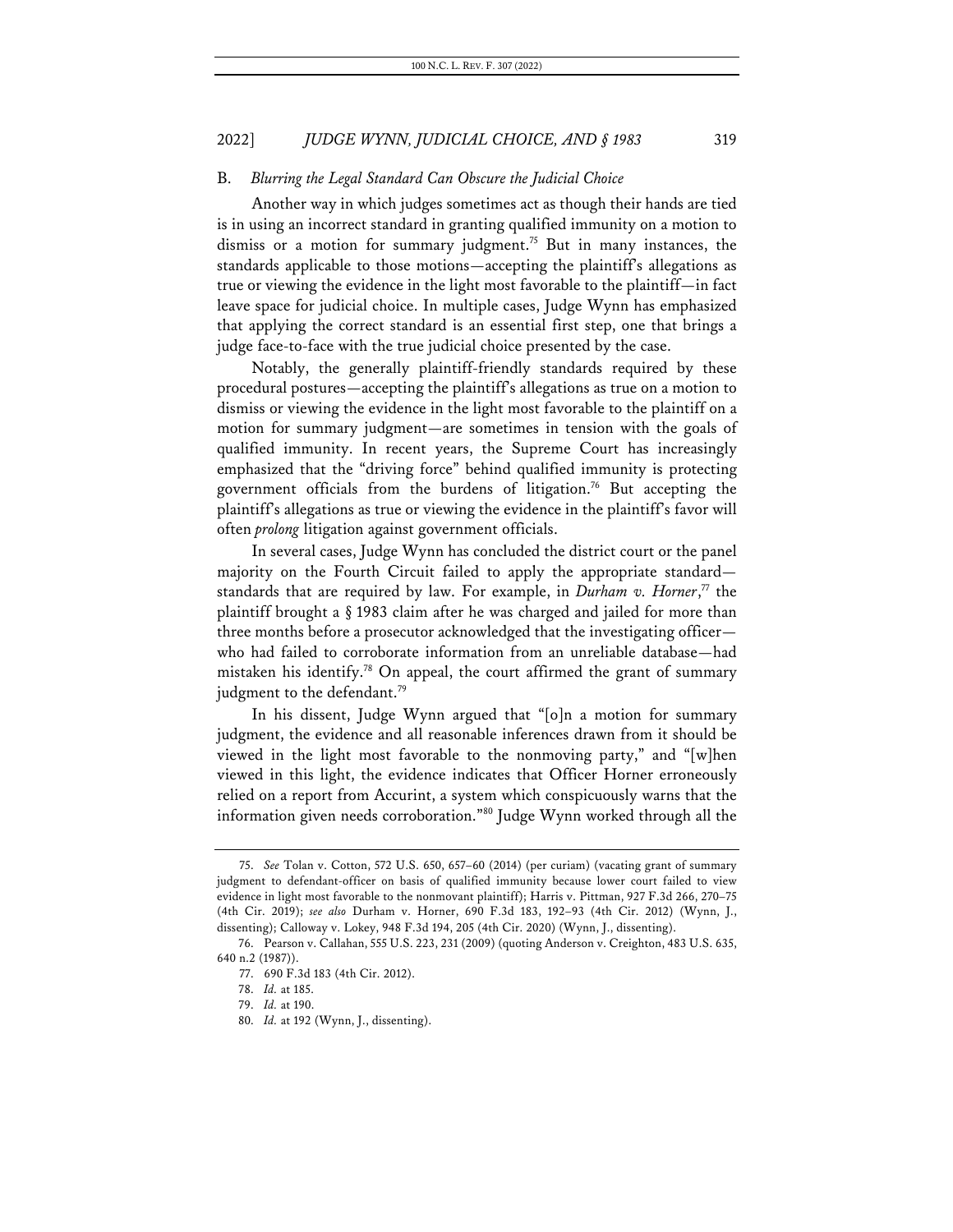evidence the officer had before him indicating that he had identified the wrong person: the officer knew the target drove a vehicle with a stolen Tennessee license plate but that the plaintiff had a Mississippi driver's license; the officer believed the target was approximately 60 years old, but knew the plaintiff was only 49; and the officer knew that although the investigation was focused on an area in Virginia, the plaintiff lived in Mississippi and had not lived in Virginia for at least six years. $81$ 

Judge Wynn rejected the majority's conclusion that the indictment absolved the officer of any liability under § 1983 by demonstrating that a grand jury had found there to be probable cause.<sup>82</sup> Rather, Judge Wynn concluded, the information before the officer at the time of the investigation could support a jury finding that the officer's actions and mistakes were not objectively reasonable.<sup>83</sup> Summary judgment, therefore, was not appropriate. And Judge Wynn, as he does across many areas of law, recognized the imbalance of power between the parties and the vulnerable position of the individual plaintiff in this case:

Officer Horner's unreasonable reliance and alleged failure to perform his duties thoroughly and competently set in motion a chain of events that ended with Durham's wrongful arrest and imprisonment for over ninety days. . . . [T]he undeniable truth remains that, but for Officer Horner's actions, Durham would never have been arrested and incarcerated. If the investigative officer cannot be held accountable for his recklessness or incompetence, then where is an innocent man to turn? 84

In many cases brought by individuals against government officials, the individual faces an uphill battle—qualified immunity, unequal resources, and unsympathetic judges or juries may all stand in the way for a plaintiff. But Judge Wynn recognizes that it is especially unfair when courts fail to apply the legally required standard and kick a plaintiff out of court at an early stage.

## C. *Discarding Decisional Tools Can Obscure the Judicial Choice*

Finally, judges can also suggest that their legal choices are limited by arbitrarily rejecting some legal tools otherwise available for resolving cases. As Judge Wynn argued in his Madison Lecture at the New York University School of Law, this arbitrary rejection is a form of judicial activism that *increases* the instances in which a judge resolves a case based on his or her policy

<sup>81.</sup> *Id.* at 192–93.

<sup>82.</sup> *Id.*

<sup>83.</sup> *Id.*

<sup>84.</sup> *Id.* at 192.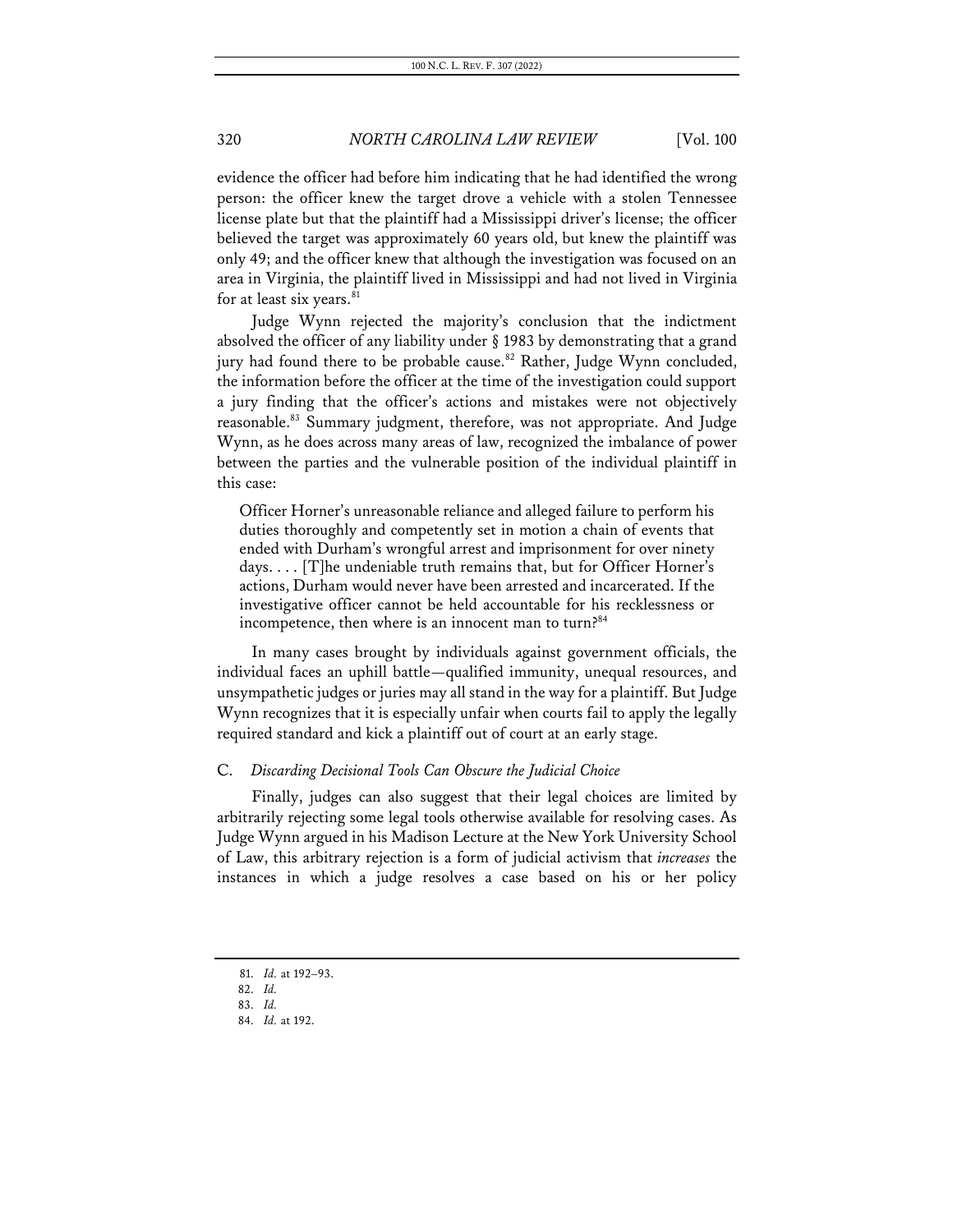preferences.<sup>85</sup> In his Madison Lecture, Judge Wynn explored textualism as an activist method of statutory construction: "textualists categorically reject a longrecognized tool for statutory construction: legislative history. That categorical rejection expands the universe of situations in which a court can rest a decision on its own policy preferences, without even addressing whether those policy preferences are consistent with the statute's legislative history."86 But this rejection of certain decisional tools is, of course, itself a choice. And as Judge Wynn notes, one that ultimately gives more power and fewer limitations to the deciding judge.<sup>87</sup>

Judge Wynn identified several decisional tools the Supreme Court rejected in *Rucho v. Common Cause*, <sup>88</sup> a case in which the Supreme Court disclaimed its authority (and the authority of federal courts more broadly) to hear cases challenging partisan gerrymanders.<sup>89</sup> Rejecting some of those decisional tools has consequences similar to the deficiencies in § 1983 litigation discussed above.90 For example, in Judge Wynn's view, in *Rucho*, the Court "did not account for several lines of relevant precedent, thereby skirting another meaningful constraint on judicial discretion."<sup>91</sup> The Court's requirement, reiterated in *Kisela*, that lower courts identify a factually similar case to find a right clearly established, essentially instructs lower courts to disregard relevant precedent—all the cases that would typically serve as points of comparison, but whose importance is minimized by the dictates of *Kisela*.<sup>92</sup> Another of Judge Wynn's observations about *Rucho*, that the Court "discarded the wellestablished decisional tool of transparency," particularly about its own rationale, is similarly applicable to  $\S$  1983 actions.<sup>93</sup> In resolving questions of qualified immunity, courts can obscure their own rationales by obfuscating the applicable legal standard and by framing the issue in a way that makes the outcome seem inevitable.<sup>94</sup>

Judge Wynn's Madison Lecture focused on textualism and *Rucho*. <sup>95</sup> But his observations about how rejecting decisional tools actually increases judicial discretion, while allowing judges to portray their decisions as inevitable or

<sup>85.</sup> James Andrew Wynn, *When Judges and Justices Throw Out Tools: Judicial Activism in* Rucho v. Common Cause, 96 N.Y.U. L. REV. 607, 624–26 (2021) [hereinafter Wynn, *When Judges and Justices Throw Out Tools*].

<sup>86.</sup> *Id.* at 635–36.

<sup>87.</sup> *Id.* at 624–26.

<sup>88.</sup> 139 S. Ct. 2484 (2019).

<sup>89.</sup> Wynn, *When Judges and Justices Throw Out Tools*, *supra* note 85, at 650–60.

<sup>90.</sup> *See supra* Sections II.A–B.

<sup>91.</sup> Wynn, *When Judges and Justices Throw Out Tools*, *supra* note 85, at 654.

<sup>92.</sup> *See* Kisela v. Hughes, 138 S. Ct. 1148 (2018).

<sup>93.</sup> Wynn, *When Judges and Justices Throw Out Tools*, *supra* note 85, at 657–59.

<sup>94.</sup> *See supra* Sections II.A–B.

<sup>95.</sup> Wynn, *When Judges and Justices Throw Out Tools*, *supra* note 85, at 624–26.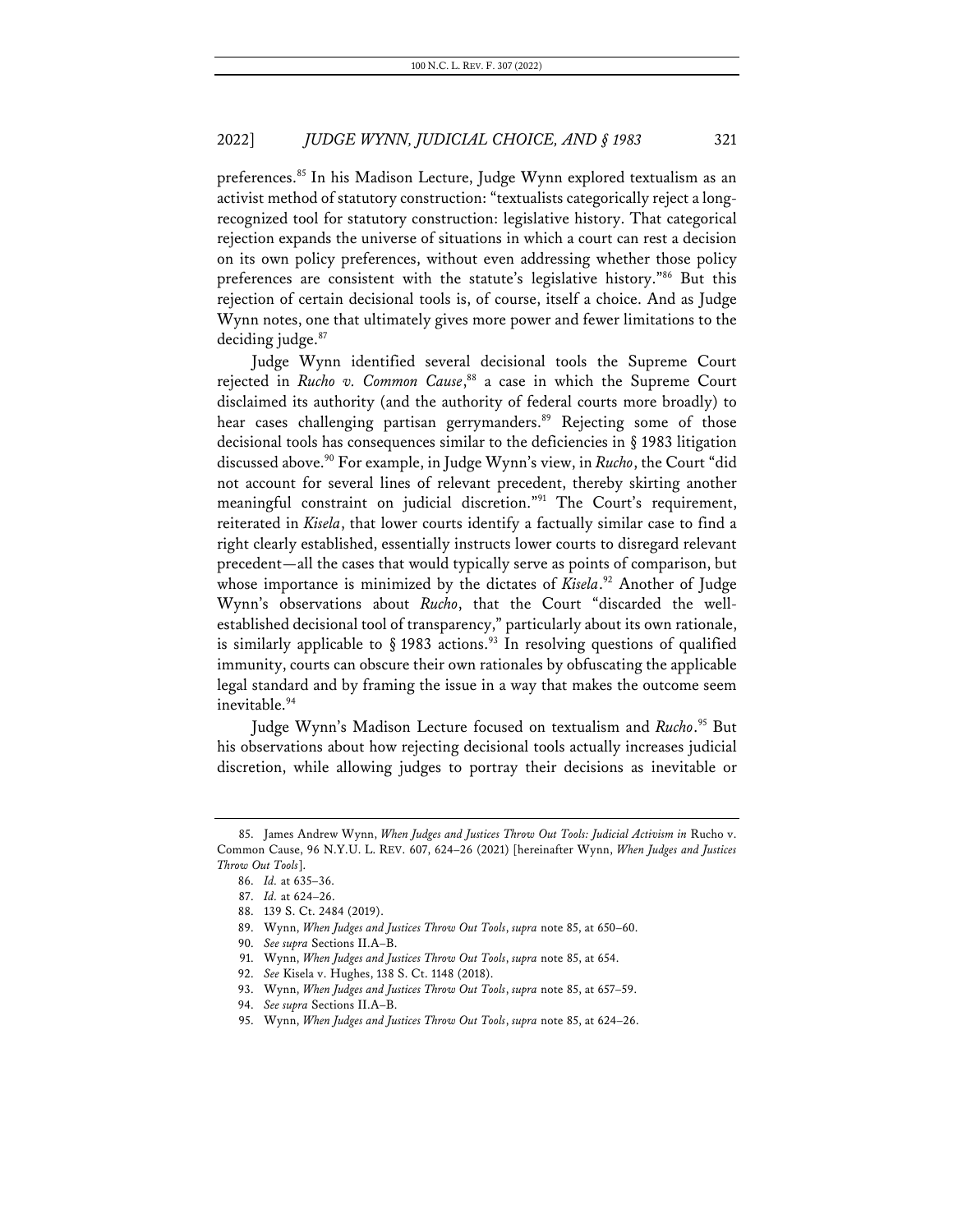mandatory, apply as well to the resolution of § 1983 actions and issues of qualified immunity.

## III. ALLOWING JUDGES TO MAKE THE JUDICIAL CHOICE

Judge Wynn's 2020 *Washington Post* op-ed homed in on an additional increasing problem in qualified immunity jurisprudence: a failure of courts to resolve the question of whether a constitutional right was violated, thus leaving future plaintiffs without a case on point and leaving law enforcement little guidance on the contours of the Constitution.<sup>96</sup> This failure to further define constitutional rights comes, at least in part, from the Supreme Court's decision in *Pearson v. Callahan* allowing courts to resolve qualified immunity claims on the "clearly established" prong.<sup>97</sup> The principle is all the more damaging because the Supreme Court has made appeals of denial of qualified immunity more available than in many other cases.<sup>98</sup>

#### A. *Courts Need Discretion To Make the Judicial Choice*

Under current doctrine, courts may grant officer-defendants qualified immunity without addressing whether a plaintiff's constitutional rights were actually violated. The Supreme Court first *permitted* such an approach in the 2009 case *Pearson v. Callahan*. <sup>99</sup> Shortly thereafter, in *Camreta v. Greene*, the Court shifted to *encouraging* lower courts to "think hard, and then think hard again" about whether to resolve the often difficult but important issue of whether there was an underlying constitutional violation.<sup>100</sup>

The justices may well have meant the instruction to "think hard, and then think hard again before turning small cases into large ones" as an admonition against resolving the constitutional question.<sup>101</sup> But Judge Wynn seems to have taken the instruction at face value. After all, the Supreme Court in *Camreta*  recognized that it "is sometimes beneficial to clarify the legal standards governing public officials."102 And in Judge Wynn's view, declining to address the constitutional question leaves the clarification of constitutional rights to stagnate—and leaves future victims of constitutional violations without "clearly established" law on which to bring claims.103 So Judge Wynn has followed this Supreme Court directive to think hard, which often leads him to conclude that

<sup>96.</sup> Wynn, *As a Judge*, *supra* note 10.

<sup>97.</sup> *See infra* Section III.A.

<sup>98.</sup> *See infra* Section III.B.

<sup>99.</sup> 555 U.S. 223, 231 (2009).

<sup>100.</sup> 563 U.S. 692, 707 (2011).

<sup>101.</sup> *Id.*

<sup>102.</sup> *Id.*

<sup>103.</sup> Wynn, *As a Judge*, *supra* note 10.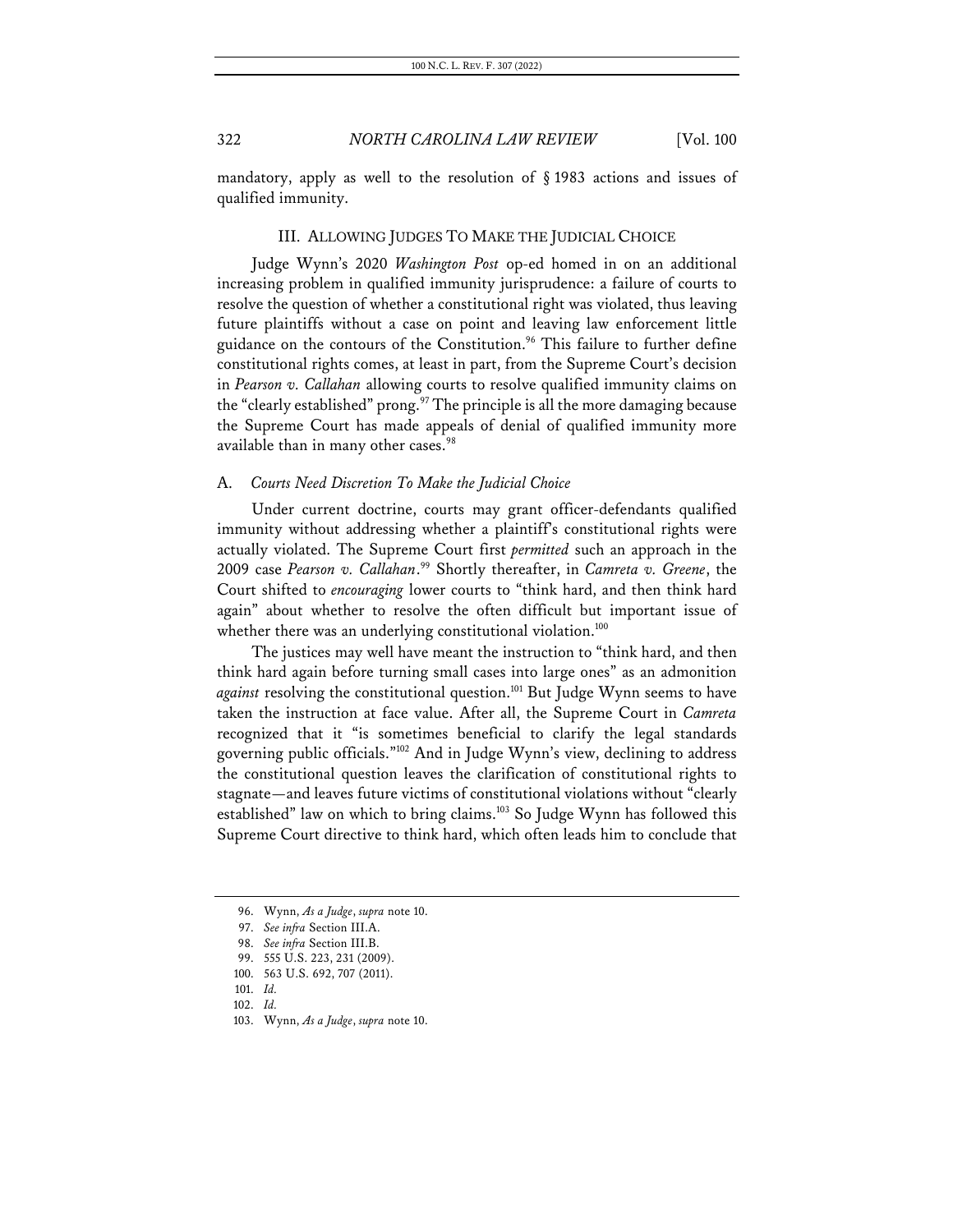the court *should* address the constitutional question or at least acknowledge the consequences of failing to do so.

When courts fail to address whether a constitutional violation occurred, they make it harder for future plaintiffs to bring claims and they deprive government officials of constitutional guidance. For example, *West v. Murphy*<sup>104</sup> was a § 1983 action challenging strip searches of arrestees in Baltimore's Central Booking and Intake Center.105 The court affirmed the district court's conclusion that "the law did not clearly establish at the time that the searches were conducted that they were unlawful."106 Judge Wynn concurred, "writ[ing] separately to underscore the importance of addressing the legality of strip searching detainees held outside the general population in the appropriate case."107 Judge Wynn joined with the majority in not addressing the constitutional question because the "clearly established" question was the basis of the district court's decision and the focus of the parties' arguments.108 But he observed that failing to address the question "[l]eaves corrections officers adrift in uncharted waters."109

Not long after, *Cantley v. West Virginia Regional Jail & Correctional Facility Authority*, <sup>110</sup> a case before the same panel, raised similar questions about strip searches of detainees.<sup>111</sup> Again, the majority did not address whether the search of one of the plaintiffs violated the Constitution, instead affirming the district court on the basis that the law was not clearly established at the time of the challenged search.<sup>112</sup> Judge Wynn concurred separately, noting that "[t]he majority opinion does not reach the precise question of whether the strip search conducted on [a particular detainee] was unconstitutional, but it does cast serious doubt on the legality of similar searches going forward."<sup>113</sup>

The effect of failing to address the constitutional question in *West* was on display in *Cantley*: had the court addressed the constitutionality of these types of searches before the *Cantley* plaintiffs were searched, at least one of the plaintiffs might have been able to recover because the law would have been clearly established. And Judge Wynn's concurrence was pragmatic—although the majority opinion did not directly address the constitutionality of the search, Judge Wynn used his concurrence to help future plaintiffs by describing the majority opinion as casting serious doubt on the constitutionality of the

<sup>104.</sup> 771 F.3d 209 (4th Cir. 2014).

<sup>105.</sup> *Id.*

<sup>106.</sup> *Id.* at 216.

<sup>107.</sup> *Id.* at 217 (Wynn, J., concurring).

<sup>108.</sup> *Id.*

<sup>109.</sup> *Id.*

<sup>110.</sup> 771 F.3d 201 (4th Cir. 2014).

<sup>111.</sup> *Id.* at 203.

<sup>112.</sup> *Id.* at 205–07.

<sup>113.</sup> *Id.* at 208 (Wynn, J., concurring).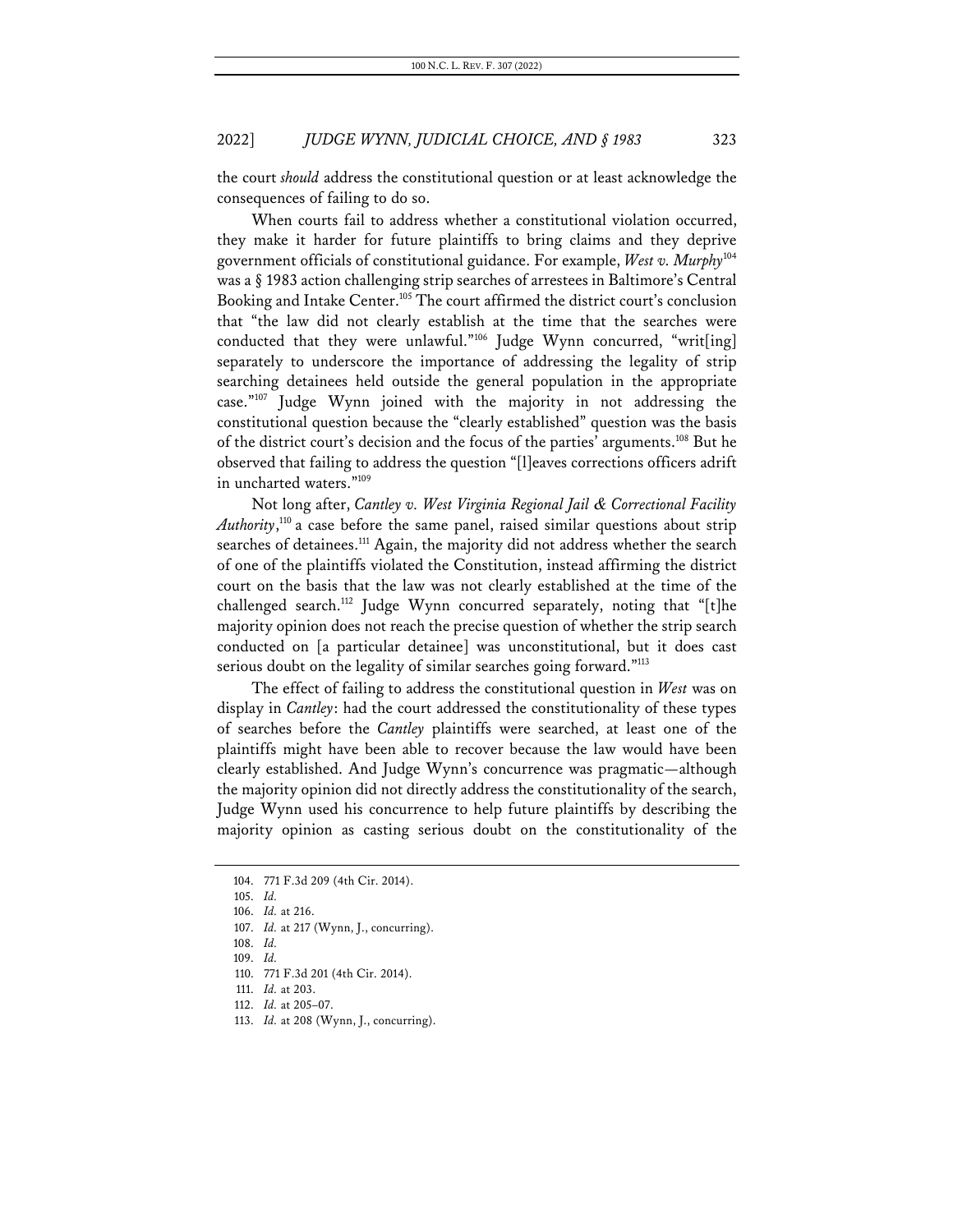search.<sup>114</sup> Judge Wynn's interpretation of the majority was not binding precedent, but his concurrence could support the argument that such a search violated constitutional rights.

As Judge Wynn noted in *The Washington Post*, the trend toward resolving cases on the question of whether a right was clearly established and not addressing whether a right was violated results in fewer cases "against which to measure whether a law enforcement officer's conduct amounted to a 'clearly established' violation of constitutional rights."115 He continued,

[i]n effect, those who allege that police officers have used excessive force are trapped in a never-ending self-fulfilling prophecy: They cannot sue officers who harm them because the harmful conduct has never been "clearly established" as a constitutional violation in a factually similar case. But because so many cases are dismissed without addressing whether the challenged conduct was in fact a constitutional violation, it is rarely "clearly established" that there *was* a violation.

This cycle prevents plaintiffs from pursuing their claims, gives officers little guidance on the contours of individuals' rights and excuses ever more egregious conduct from liability.<sup>116</sup>

At bottom, when courts do not take up the work of defining the contours of constitutional rights, they fail to fulfill the basic functions of courts: facilitating compensation of victims of violations of the law and promoting compliance with the legal standards that govern our communities.

#### B. *Making the Judicial Choice Promotes the Definition of Constitutional Rights*

One final oddity of qualified immunity jurisprudence warrants brief discussion: the availability of interlocutory appeals for officers denied immunity. It is a well-established rule of federal appellate practice that the courts of appeals typically hear cases involving only final orders.<sup>117</sup> The Supreme Court created an exception to this finality rule for orders denying qualified immunity to government officials.<sup>118</sup> Accordingly, the courts of appeals often hear cases in which a district court has denied an official's motion to dismiss or motion for summary judgment on the basis of qualified immunity. And in some situations, a case comes before a court of appeals multiple times—after denial

<sup>114.</sup> *Id.*

<sup>115.</sup> Wynn, *As a Judge*, *supra* note 10.

<sup>116.</sup> *Id.*

<sup>117.</sup> *See* 28 U.S.C. § 1291; FED. R. CIV. P. 54.

<sup>118.</sup> Mitchell v. Forsyth, 472 U.S. 511, 524–30 (1985). The Supreme Court created yet another exception to the usual rules of appeals in *Camreta v. Greene*, 563 U.S. 692 (2011), when it permitted officer defendants who had *prevailed* in their claim to qualified immunity at the court of appeals to nonetheless seek Supreme Court review of the appellate court's determination that they had violated the plaintiff's right (even if the right was not clearly established at the time). *See id.* at 707–08.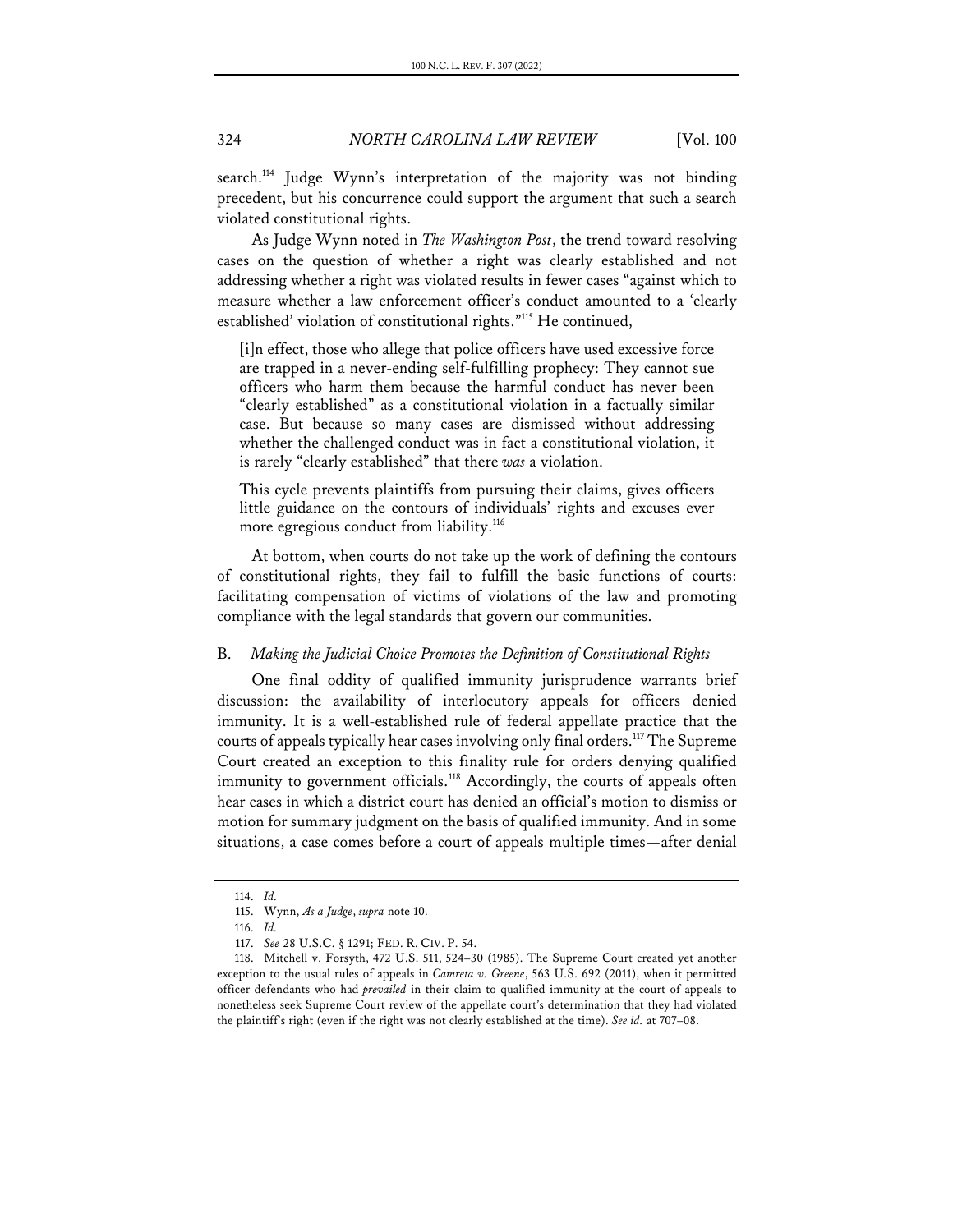of qualified immunity at multiple stages of litigation.<sup>119</sup> This could, in theory, give appellate courts multiple opportunities to define the contours of constitutional rights.

But more definition of constitutional rights has not been the outcome. Instead, the Supreme Court has discouraged lower courts from resolving the constitutional questions before them—even while acknowledging that addressing those questions is "sometimes beneficial to clarify the legal standards governing public officials."120 So judges are left to make their own judgments whether addressing the constitutional question would be beneficial, but they do so with the Supreme Court's instruction to "think hard" before doing so.<sup>121</sup> This steers judges toward the option to resolve cases on the "clearly established" prong, without seriously considering whether answering the constitutional question would be beneficial (or to whom it might be beneficial).<sup>122</sup>

This is another matter of judicial choice: binding precedent does not *require* judges to abstain from defining the contours of constitutional rights that were not previously clearly established.<sup>123</sup> The Supreme Court itself has acknowledged that clarifying those legal principles can be beneficial and has given the lower courts a path to do so.<sup>124</sup> And so Judge Wynn often makes the choice to address whether a constitutional violation occurred because he recognizes choosing *not* to address the constitutional question leaves individuals vulnerable to police misconduct. Judge Wynn is aware of those consequences even when he concludes that a particular plaintiff in a case before him cannot recover.

For example, *Bellotte v. Edwards*<sup>125</sup> was a somewhat unusual case for Judge Wynn, as he found himself dissenting from a majority of the court that *denied* qualified immunity to police officers.126 Police officers executed a late-night, noknock entry into a family home based on a shaky justification for such action.<sup>127</sup> The majority affirmed a denial of qualified immunity for the officers involved in the no-knock entry. <sup>128</sup> Judge Wynn dissented in part, agreeing that the no-

<sup>119.</sup> *See, e.g.*, Scinto v. Stansberry, 507 F. App'x 311 (4th Cir. 2013); Scinto v. Stansberry, 841 F.3d 219 (4th Cir. 2016); Harris v. Pittman, 668 F. App'x 486 (4th Cir. 2016); Harris v. Pittman, 927 F.3d 266 (4th Cir. 2019), *cert. denied*, 140 S. Ct. 1550 (2020).

<sup>120.</sup> *Camreta*, 563 U.S. at 707.

<sup>121.</sup> *Id.*

<sup>122.</sup> *See, e.g.*, Aaron L. Nielson & Christopher J. Walker, *The New Qualified Immunity*, 89 S. CAL. L. REV. 1, 37–38 (2015) (finding, based on empirical analysis, that overall rate of courts reaching constitutional questions in qualified immunity cases declined after *Pearson*).

<sup>123.</sup> Indeed, both *Pearson* and *Camreta* emphasized lower courts' discretion to address the constitution question. *See* Pearson v. Callahan, 555 U.S. 223, 236 (2009); *Camreta*, 563 U.S. at 707.

<sup>124.</sup> *Pearson*, 555 U.S. at 236; *Camreta*, 563 U.S. at 707.

<sup>125.</sup> 629 F.3d 415 (4th Cir. 2011).

<sup>126.</sup> *Id.* at 428 (Wynn, J., dissenting in part).

<sup>127.</sup> *Id.* at 417–18, 421 (majority opinion).

<sup>128.</sup> *Id.* at 424.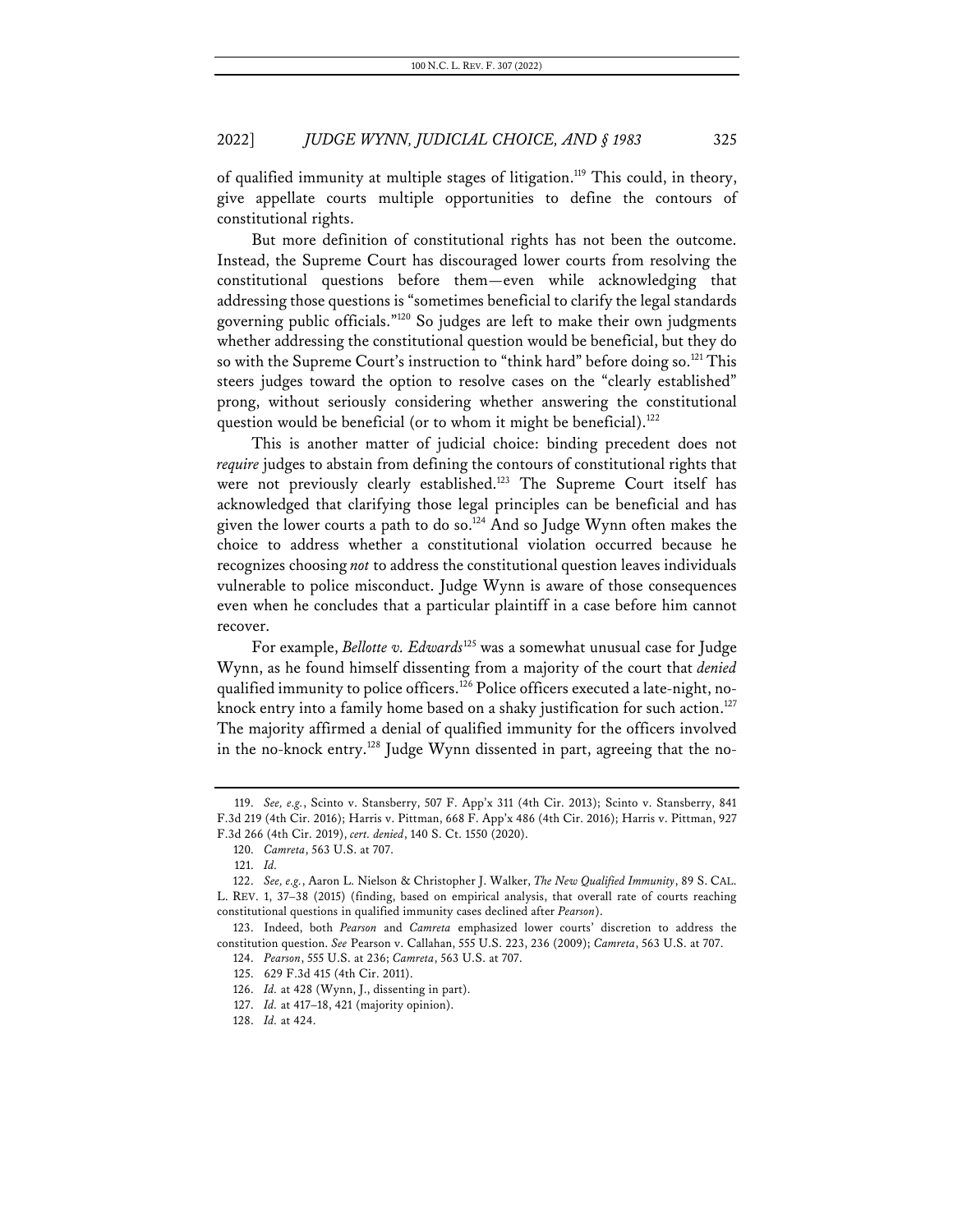knock entry was unlawful, but finding the right at issue was *not* clearly established at the time.<sup>129</sup> But even as he concluded the officers should have received qualified immunity, Judge Wynn recognized the importance of speaking clearly to the question of whether a right was violated: "As a result of this case, the law will be clearly established as to any similar entries in the future."130

#### **CONCLUSION**

Section 1983 represents both one of the greatest promises and one of the greatest disappointments of our legal systems. On one hand, as Judge Wynn laid out in his *Washington Post* op-ed, § 1983 comes from congressional action to protect individual rights during a period of rampant racial violence.131 It was intended to enable individuals who suffer constitutional wrongs to vindicate their rights through the courts. But the horrifying consequences of the current status of § 1983 jurisprudence and qualified immunity were on full display during my clerkship in 2020. By so frequently failing to resolve the constitutional question, courts leave officers "adrift in unchartered waters."132 By excusing police from liability even when they do violate an individual's constitutional rights (because there is no controlling case "clearly establishing" that specific right), courts send the message to police that they will not be held accountable for misconduct. And, even worse, courts imply that police are justified in using egregious force. Many of the unfulfilled promises of § 1983 are a result of court actions: the judge-made doctrine of qualified immunity and subsequent judicial choices that have increasingly limited the availability of remedies under the statute.

Judge Wynn's concept of judicial choice teaches that the current state of § 1983 and qualified immunity were not inevitable. They are the result of choices by judges. But perhaps more important, the concept of judicial choice also teaches that they are not irreversible. Each new § 1983 case, properly viewed in its full factual context, presents a choice about how the law can apply to the specific facts, and when judges recognize their power to make that choice, a march toward justice is possible. As Judge Wynn asked in a recent American Bar Association program, "What is a court for if you cannot do justice?"<sup>133</sup> In my view, few questions better capture the lessons of clerking for Judge Wynn. If courts—whether through the judge-made doctrine of qualified immunity or through judges' own refusal to embrace the judicial choice—do not recognize the constitutional rights of individuals and hold officers who violate those rights

<sup>129.</sup> *Id.* at 428 (Wynn, J., dissenting in part).

<sup>130.</sup> *Id.*

<sup>131.</sup> *See* Wynn, *As a Judge*, *supra* note 10.

<sup>132.</sup> West v. Murphy, 771 F.3d 209, 217 (4th Cir. 2014) (Wynn, J., concurring).

<sup>133.</sup> *See The Arc of the Moral Universe*, *supra* note 1, at 36:00.